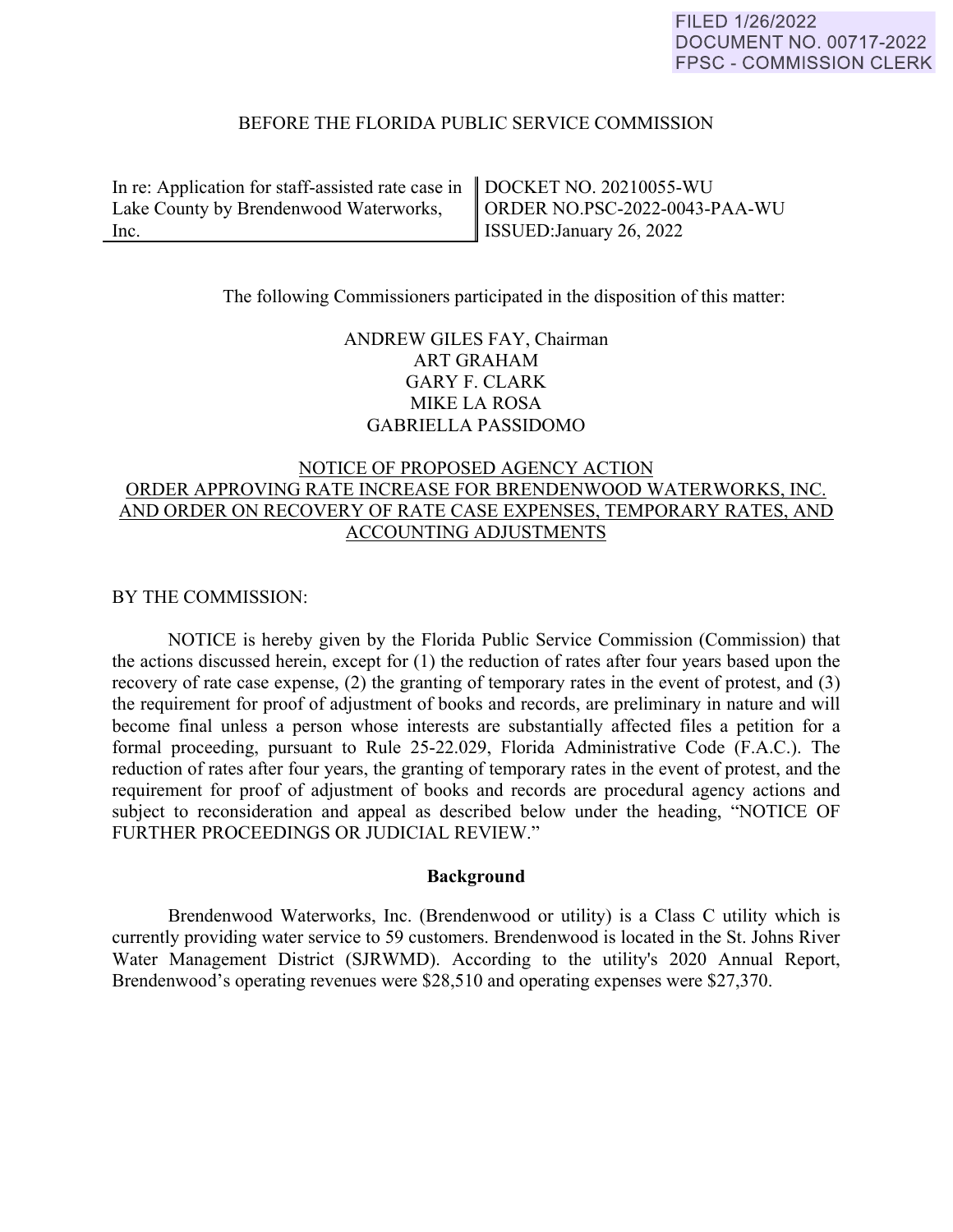Certificate No. 339-W was originally granted in  $1981<sup>1</sup>$  In 1990, we approved a transfer of majority organizational control<sup>2</sup> and an amendment to include additional territory.<sup>3</sup> In 2003, we approved a name change from Brendenwood Water System to Brendenwood Water Systems, Inc.<sup>4</sup> In 2004, we approved a transfer of majority organizational control.<sup>5</sup> In 2005, we approved an amendment to include additional territory.<sup>6</sup> In 2011, we approved an application to transfer the utility from Brendenwood Water Systems, Inc. to Brendenwood Utilities, LLC.<sup>7</sup> In 2015, we approved an application to transfer the utility from Brendenwood Utilities, LLC, to Brendenwood Waterworks, Inc. In 2017, the utility's rates were reduced as a result of an overearnings investigation.<sup>8</sup> Subsequent to the reduction in rates, Brendenwood's rates have been increased by two price index rate adjustments in 2018 and 2019. On March 16, 2021, Brendenwood filed an application for a staff-assisted rate case (SARC) and paid the appropriate filing fee on April 26, 2021.<sup>9</sup> The test year is established as the year ended December 31, 2020.

We have jurisdiction pursuant to Sections 367.011, 367.081, 367.0812, 367.0814, 367.091 and 367.121, Florida Statutes (F.S.).

#### **Review and Decision**

#### 1. Quality of Service

 $\overline{a}$ 

Pursuant to Section 367.081(2)(a), F.S., and Rule 25-30.433(1), F.A.C., the Commission shall make a determination in every rate case of the quality of service provided by the utility by evaluating the quality of the utility's product (water) and the utility's attempt to address customer

<sup>&</sup>lt;sup>1</sup> Order No. 10184, issued August 5, 1981, in Docket No. 810079-W, *In re: Application of Brendenwood Water System for a certificate to operate a water utility in Lake County, Florida, pursuant to Section 367.041, Florida Statutes.* 

<sup>2</sup> Order No. 22425, issued January 17, 1990, in Docket No. 891121-WU, *In re: Application for transfer of ownership of Brendenwood Water System in Lake County from Robert S. Hanks, Jerry L. Rogers and Daniel H. Judy to Paul E. Day.*

<sup>3</sup> Order No. 22398, issued January 10, 1990, in Docket No. 891122-WU, *In re: Application of Brendenwood Water System for amendment of Certificate No. 339-W in Lake County.*

<sup>4</sup> Order No. PSC-03-0118-FOF-WU, issued January 21, 2003, in Docket No. 020996-WU, *In re: Application for name change on Certificate No. 339-W in Lake County from Brendenwood Water System to Brendenwood Water Systems, Inc.*

<sup>5</sup> Order No. PSC-04-1054-PAA-WU, issued October 27, 2004, in Docket No. 040276-WU, *In re: Application for transfer of majority organizational control of Brendenwood Water System, Inc., holder of Certificate No. 339-W in Lake County, from Paul E. Day to Deborah J. Miller.*

<sup>6</sup> Order No. PSC-05-0678-FOF-WU, issued June 20, 2005, in Docket No. 050255-WU, *In re: Application for "quick take" amendment of Certificate No. 339-W in Lake County by Brendenwood Water System, Inc.*

<sup>7</sup> Order No. PSC-11-0552-FOF-WU, issued December 7, 2011, in Docket No. 110255-WU, *In re: Application for approval of transfer of Brendenwood Water System, Inc., and application for certificate to operate water utility in Lake County, by Brendenwood Utilities, LLC.*

<sup>8</sup> Order No. PSC-2017-0481-PAA-WU, issued December 21, 2017, in Docket No. 20170247-WU, *In re: Joint motion requesting Commission approval of settlement agreement by the Office of Public Counsel, Black Bear Waterworks, Inc., Brendenwood Waterworks, Inc., Brevard Waterworks, Inc., Country Walk Utilities, Inc., Harbor Waterworks, Inc., Lake Idlewild Utility Company, Raintree Waterworks, Inc., and Sunny Hills Utility Company.*

<sup>9</sup> Order No. PSC-14-0691-PAA-WU, issued December 15, 2014, in Docket No. 140120-WU, *In re: Application for approval of transfer of Certificate No. 339-W from Brendenwood Utilities, LLC, to Brendenwood Waterworks, Inc. in Lake County.*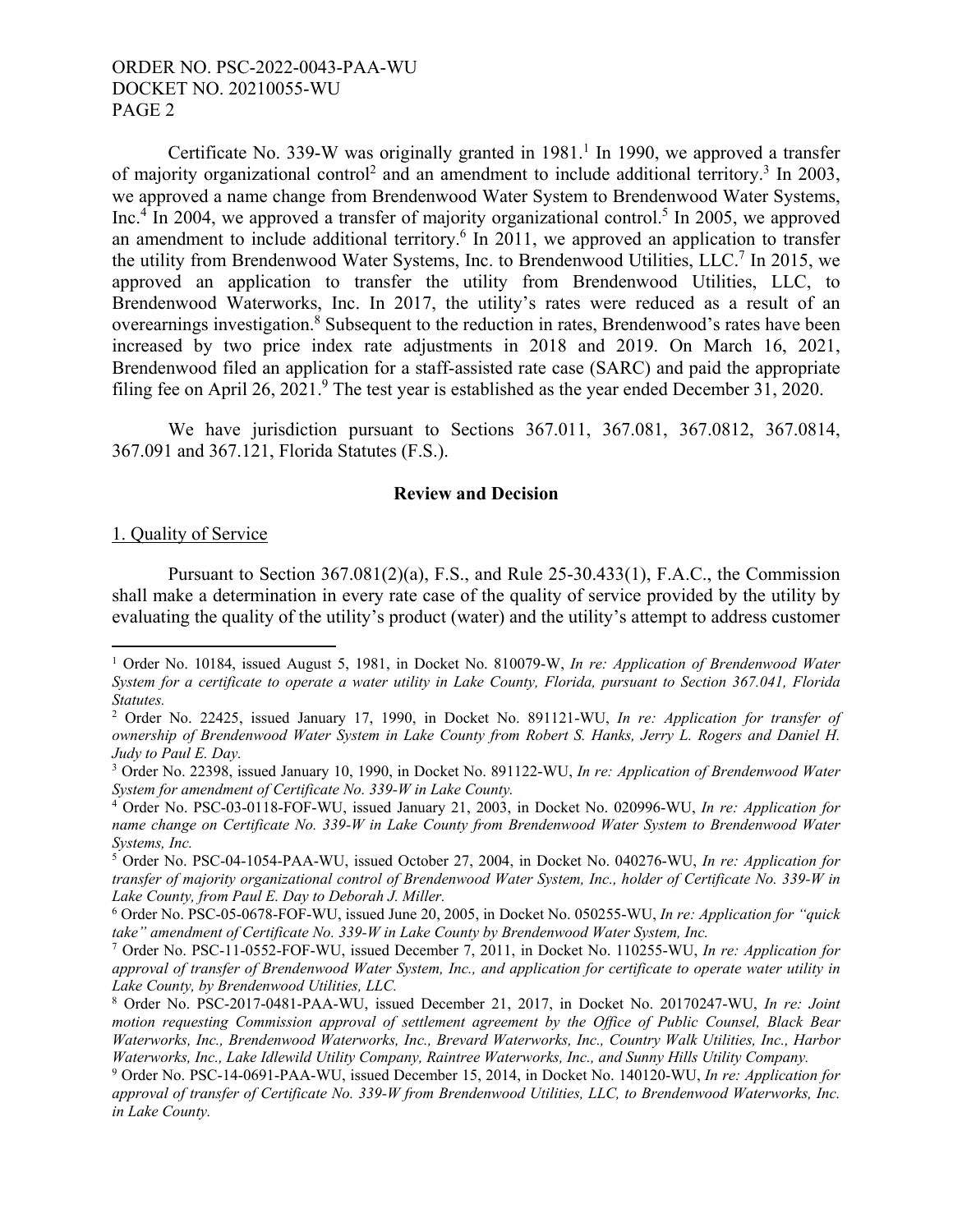satisfaction (water and wastewater). The Rule states that the most recent chemical analyses, outstanding citations, violations, and consent orders on file with the state's Department of Environmental Protection (DEP) and the county health departments, along with any DEP and county health department officials' testimony concerning quality of service shall be considered. In addition, any customer testimony, comments, or complaints shall also be considered.

## *A. Quality of the Utility's Product*

In evaluating Brendenwood's product quality, we reviewed the utility's compliance with the DEP primary and secondary drinking water standards. Primary standards protect public health, while secondary standards regulate contaminants that may impact the taste, odor, and color of drinking water. The most recent chemical analyses were performed on February 24, 2021, and the results were in compliance with the DEP's standards. These chemical analyses are performed every three years; therefore, the next scheduled analysis shall be completed in 2024.

### *B. The Utility's Attempt to Address Customer Satisfaction*

We reviewed the complaints filed in our Consumer Activity Tracking System for the test year and four years prior. We received one complaint in August 2016, regarding a higher than expected bill. The utility responded to the customer, conducted a meter test, which indicated the meter was working properly, and offered to adjust the customer's bill, which the customer accepted. As a result, this complaint was closed. The DEP received one customer inquiry during the same five-year period in February 2020, regarding the utility's compliance with drinking water standards. The customer was provided instructions on how to search the DEP's website in order to review the utility's compliance history and the inquiry was subsequently closed.

The utility reported receiving fifty-one complaints directly from its customers during the five-year period. The complaints concerned issues with: meter readings (7), condition of the meter (3), low water pressure or no water (19), water main breaks (2), leaks at the meter or on the customer's side (15), and water quality (5). The complaints were investigated and closed by the utility.

A virtual customer meeting was held on October 20, 2021. No customers attended the customer meeting. Representatives from the utility and OPC were in attendance. No customer comments have been filed in the docket file.

#### *C. Conclusion*

Brendenwood is passing all DEP primary and secondary standards and has been responsive to its customer complaints. Therefore, we consider the quality of service provided by Brendenwood to be satisfactory.

### 2. Infrastructure and Operating Conditions

Rule 25-30.225(2), F.A.C., requires each water and wastewater utility to maintain and operate its plant and facilities by employing qualified operators in accordance with the rules of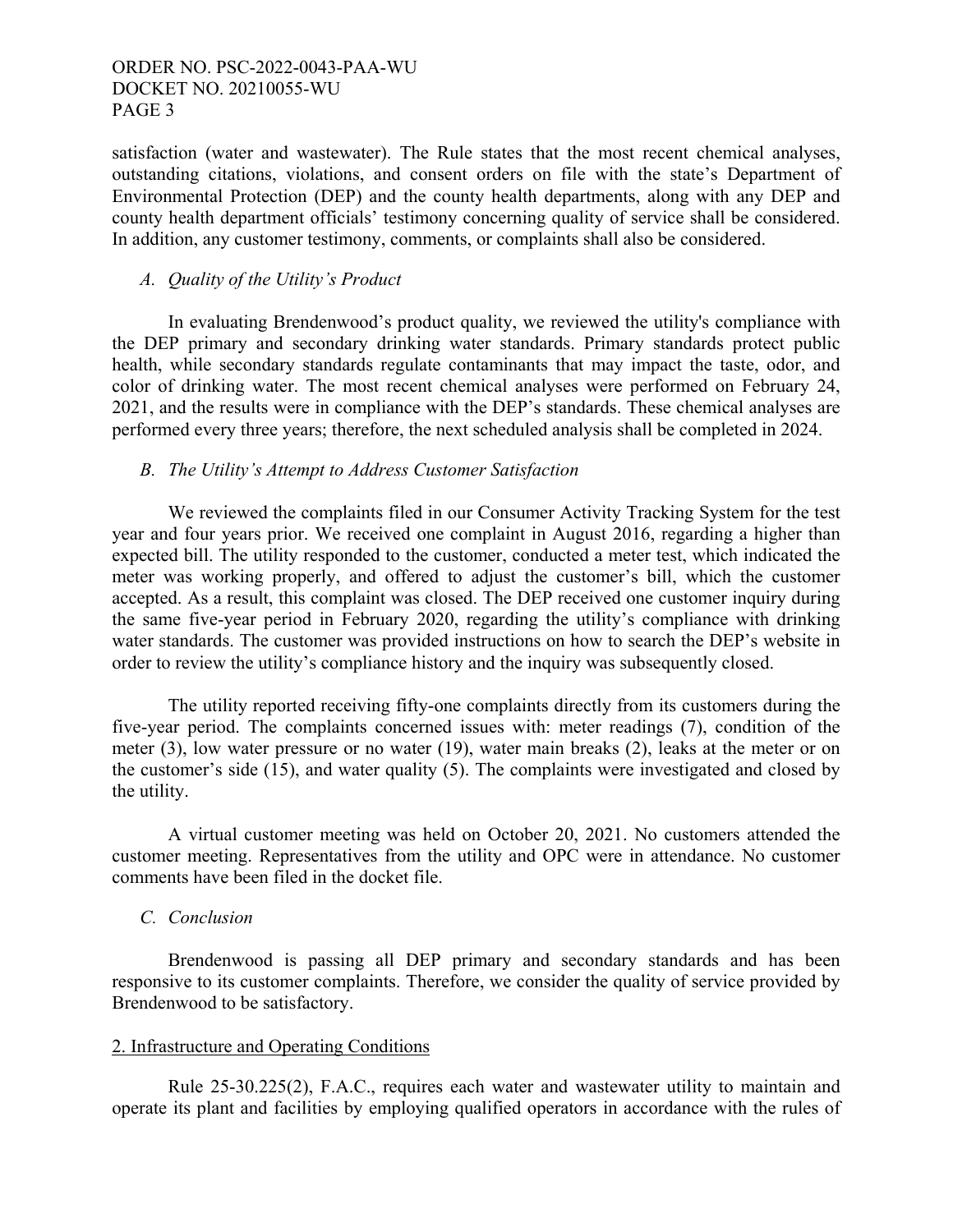the DEP. Rule 25-30.433(2), F.A.C., requires consideration of whether the infrastructure and operating conditions of the plant and facilities are in compliance with Rule 25-30.225, F.A.C. In making this determination, we must consider the testimony of the DEP and county health department officials, sanitary surveys for water systems and compliance evaluation inspections for wastewater systems, citations, violations, and consent orders issued to the utility, customer testimony, comments, and complaints, and utility testimony and responses to the aforementioned items.

## *A. Water System Operating Conditions*

Brendenwood's water system has a permitted design capacity of 108,000 gallons per day (gpd). The utility's water system is supplied by one well with a rated pumping capacity of 150 gallons per minute (gpm). The treated water is pumped into a 3,000 gallon hydropneumatic storage tank before entering the distribution system. We reviewed the Sanitary Survey conducted by the DEP on January 30, 2019. The water treatment plant (WTP) was in compliance with no deficiencies indicated. A review of DEP's records did not show any warning letters or consent orders issued to the utility.

## *B. Conclusion*

Based on the above, Brendenwood's water system is currently in compliance with DEP regulations.

## 3. Used and Useful (U&U)

Brendenwood's WTP consists of one well at a rated pumping capacity of 150 gpm. The utility's water system does not have a storage tank, but has one hydropneumatic tank totaling 3,000 gallons in capacity. The distribution system is composed of approximately 3,550 feet of 2 inch and 3,350 feet of 4 inch polyvinyl chloride pipes.

## *A. Used and Useful Percentages*

Rule 25-30.4325(4), F.A.C., states that a water treatment system is considered 100 percent used and useful if the service territory the system is designed to serve is built out and there is no apparent potential for expansion of the service territory or the system is served by a single well. The utility has shown no growth in customers and appears to be built out. Brendenwood is also served by a single well. Further, in the utility's previous rate case, we deemed the water treatment plant 100 percent U&U.

The water distribution system is evaluated based on ERCs consisting of growth, customer demand, and system capacity. During the test year, 59 customers were being served. The utility provided system maps that indicated there are only 59 lots in the development/service territory. Therefore, the service territory shall be considered built out. We previously deemed the U&U of the distribution system as 100 percent. Considering all of the water mains are required to adequately serve the existing customers, and consistent with our prior practice, we find the distribution system shall be considered 100 percent U&U.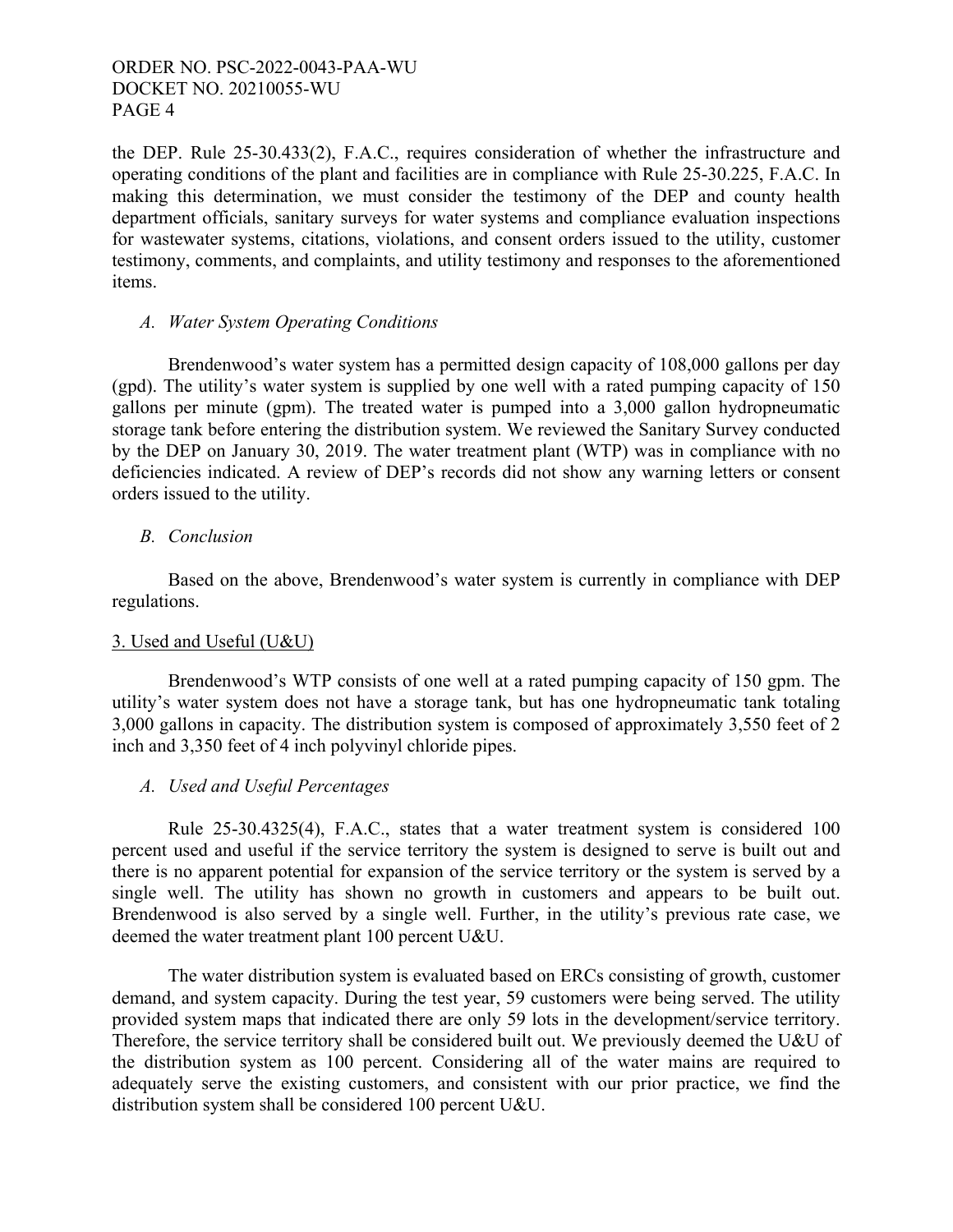### *B. Excessive Unaccounted for Water (EUW)*

Rule 25-30.4325, F.A.C., additionally provides factors to be considered in determining whether adjustments to operating expenses are necessary for EUW. EUW is defined as "unaccounted for water in excess of 10 percent of the amount produced." Unaccounted for water is all water produced that is not sold, metered, or accounted for in the records of the utility. A review of the utility's Monthly Operating Reports, 2020 Annual Report, and audited billing data indicate that Brendenwood treated 7,596,497 gallons and sold 6,895,000 gallons with 353,000 gallons used for flushing during the test year. The resulting calculation  $(7,596,497 - 6,895,000 -$ 353,000] / 7,596,497) for unaccounted for water is approximately 4.6 percent; therefore, there is no EUW. Therefore, no adjustments are required to be made to purchased power and chemicals.

#### *C. Conclusion*

Brendenwood's WTP and water distribution system shall both be considered 100 percent U&U. Additionally, there appears to be no EUW; therefore, no adjustments shall be made to operating expenses for chemicals and purchased power.

### 4. Average Test Year Rate Base

The appropriate components of the utility's rate base include utility plant in service (UPIS), land, accumulated depreciation, contributions-in-aid-of-construction (CIAC), accumulated amortization of CIAC, and working capital. The utility's rate base was established as part of its transfer proceeding, in Docket No. 20140120-WU.<sup>10</sup> We selected the test year ended December 31, 2020, for the instant rate case. Our audit determined that the utility's books and records are in compliance with the National Association of Regulatory Utility Commissioners' Uniform System of Accounts (NARUC USOA). A summary of each component and our approved adjustments are discussed below.

## *A. Utility Plant in Service (UPIS)*

The utility recorded \$48,200 for UPIS. We decreased UPIS by \$28 to reflect an averaging adjustment. Therefore, we hereby approve a UPIS balance of \$48,172 (\$48,200 - \$28).

## *B. Land and Land Rights*

The utility recorded a test year land value of \$1,100. We approved a land balance of \$1,100 in the utility's 2014 transfer docket.<sup>11</sup> There have been no additions to land since the transfer. We made no adjustments to this account, therefore, land and land rights balance shall remain \$1,100.

1

<sup>10</sup> Order No. PSC-2014-0691-PAA-WU, issued December 15, 2014, in Docket No. 20140120-WU, *In re: Application for approval of transfer of Certificate No. 339-W from Brendenwood Utilities, LLC, to Brendenwood Waterworks, Inc. in Lake County.* 11 *Id.*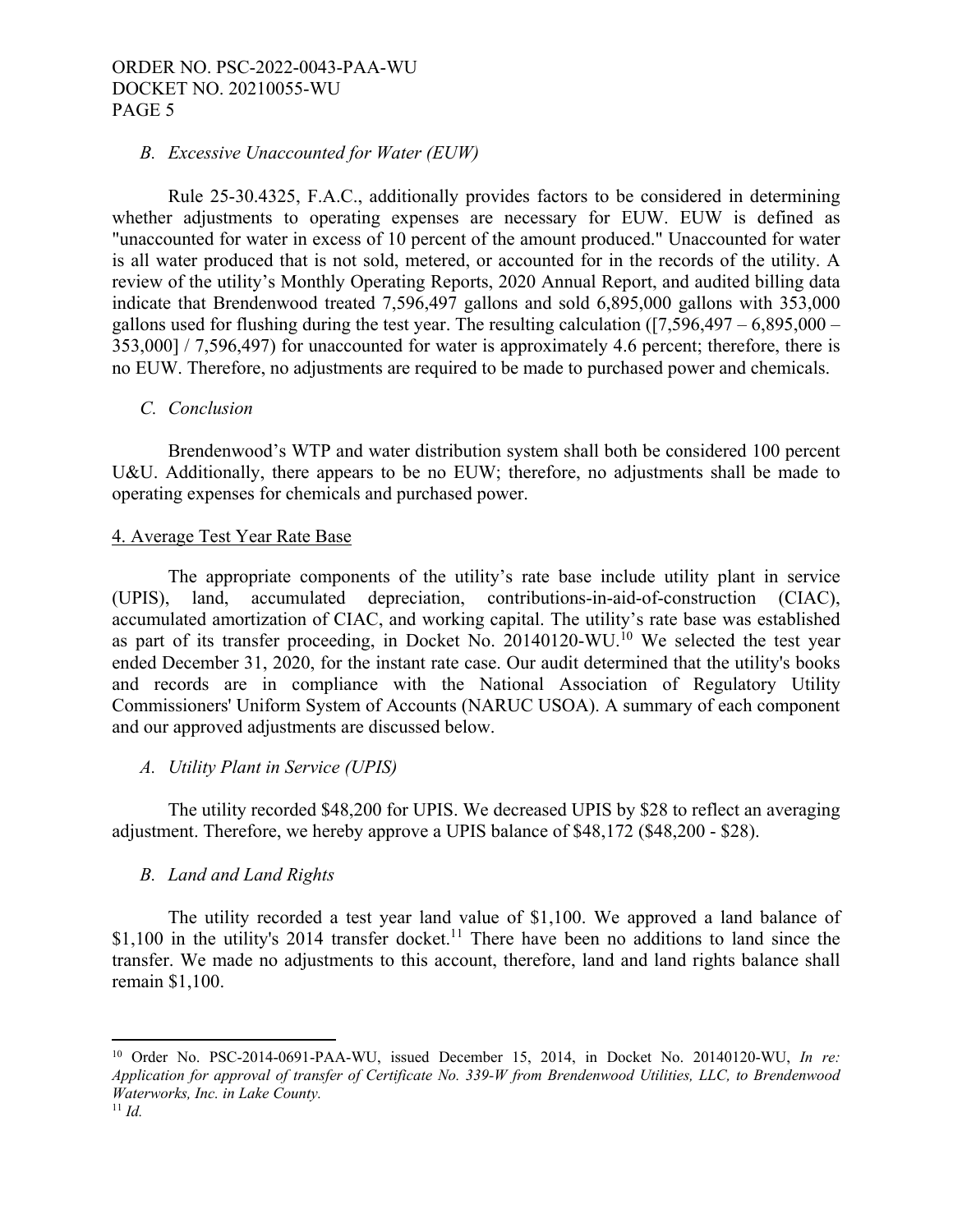## *C. Used and Useful (U&U)*

As discussed in Section 3, Brendenwood's WTP and distribution system are considered 100 percent U&U. Therefore, no U&U adjustments are necessary.

### *D. Accumulated Depreciation*

Brendenwood recorded an accumulated depreciation balance of \$14,563. As a result of our audit, we increased accumulated depreciation by \$1,414 to reflect the recalculation of accumulated depreciation using audited UPIS plant balances. We decreased accumulated depreciation by \$1,335 to reflect an adjustment to remove over depreciation of Account 320 – Water Treatment Equipment. Additionally, we decreased accumulated depreciation by \$365 to reflect an averaging adjustment. Our adjustments to this account result in a net decrease of \$286 (\$1,414 - \$1,335 - \$365). Therefore, we hereby approve an accumulated depreciation balance of \$14,277 (\$14,563 - \$286).

## *E. Contributions in Aid of Construction (CIAC)*

The utility recorded a test year CIAC balance of \$1,577. We approved a CIAC balance of \$1,577 in the utility's 2014 transfer docket.<sup>12</sup> There have been no additions to CIAC since the transfer. We made no adjustments to this account, therefore, CIAC shall remain \$1,577.

## *F. Accumulated Amortization of CIAC*

Brendenwood recorded accumulated amortization of CIAC of \$1,577. We approved an accumulated amortization of CIAC balance of  $$1,577$  in the utility's 2014 transfer docket.<sup>13</sup> There have been no additions to accumulated amortization of CIAC since the transfer. We made no adjustments to this account, therefore, accumulated amortization of CIAC shall remain \$1,577.

#### *G. Working Capital Allowance*

Working capital is defined as the short-term investor-supplied funds that are necessary to meet operating expenses. Consistent with Rule 25-30.433(3), F.A.C., we used one-eighth of the operation and maintenance expense (less rate case expense) formula for calculating the working capital allowance. Section 367.081(9), F.S., prohibits a utility from earning a return on the unamortized balance of rate case expense. As such, we removed the rate case expense balance of \$288 for this calculation resulting in an adjusted O&M expense balance of \$27,614 (\$27,902 -\$288). Applying this formula, we hereby approve a working capital allowance of \$3,452  $($27,614 \div 8).$ 

1

 $12 \, Id.$ 

<sup>13</sup> Order No. PSC-2014-0691-PAA-WU.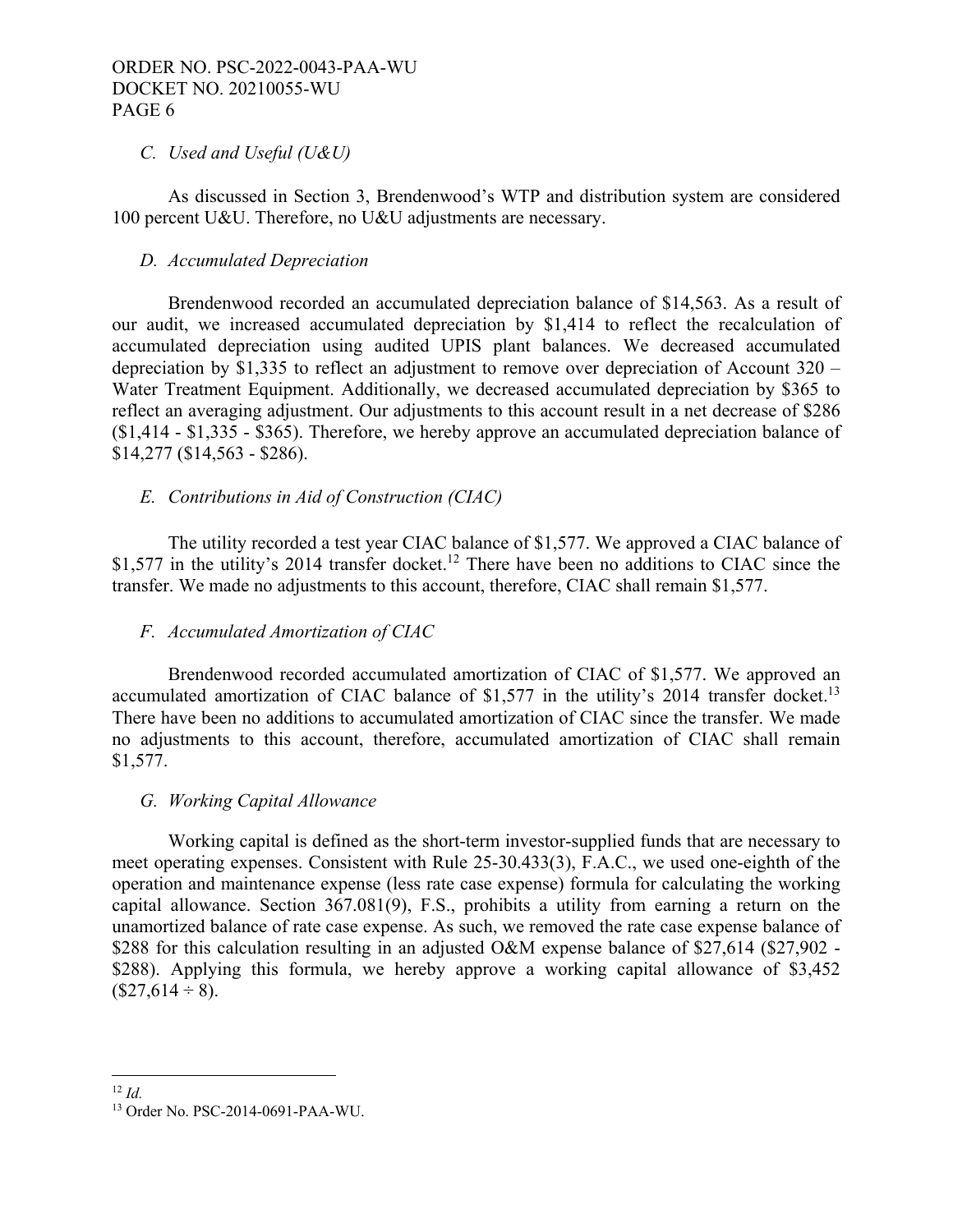### *H. Rate Base Summary*

Based on the foregoing, we find that the appropriate average test year rate base is \$38,447. Rate base is shown on Schedule No. 1-A. The related adjustments are shown on Schedule No. 1-B.

### 5. Rate of Return

Brendenwood's reported capital structure consists of \$30,645 in common equity. The utility has no customer deposits. The utility's capital structure has been reconciled with our approved rate base. The appropriate ROE is 7.85 percent based upon our current approved leverage formula.<sup>14</sup> We approve an ROE of 7.85 percent, with a range of 6.85 percent to 8.85 percent, and an overall rate of return of 7.85 percent. The ROE and overall rate of return are shown on Schedule No. 2.

### 6. Test Year Revenues

Brendenwood recorded test year revenues of \$28,510. The water revenues included \$27,951 of service revenues and \$559 of miscellaneous revenues. We annualized service revenues by applying the number of billing determinants to the rates in effect as of June 9, 2019. As a result, we determined that service revenues shall be \$29,380, which is an increase of \$1,429. We determined that miscellaneous revenues shall be \$559. Based on the above, the appropriate test year revenues for Brendenwood water system, including miscellaneous revenues are \$29,939 (\$29,380 + \$559).

## 7. Operating Expenses

 $\overline{a}$ 

Brendenwood recorded operating expense of \$31,679. The test year operation and maintenance (O&M) expenses have been reviewed by us, including invoices and other supporting documentation. We have made several adjustments to the utility's operating expenses as discussed below.

*A. Operation and Maintenance Expenses* 

## **Salaries and Wages – Officers and Directors (603)**

The utility recorded salaries and wages expense for officers and directors of \$2,650. According to the utility's 2020 Annual Report, Brendenwood's officers also include an accounting manager who does not receive a salary. In response to our audit, the utility indicated that the president only receives compensation through distribution of retained earnings if there are any net operating profits from operations that are not used for continuing operations or capital improvements. We made no adjustments, and therefore approve salaries and wages expense for officers and directors of \$2,650.

<sup>14</sup> Order No. PSC-2021-0244-PAA-WS, issued July 6, 2021, in Docket No. 20210006-WS, *In re: Water and wastewater industry annual reestablishment of authorized range of return on common equity for water and wastewater utilities pursuant to Section 367.081(4)(f), F.S.*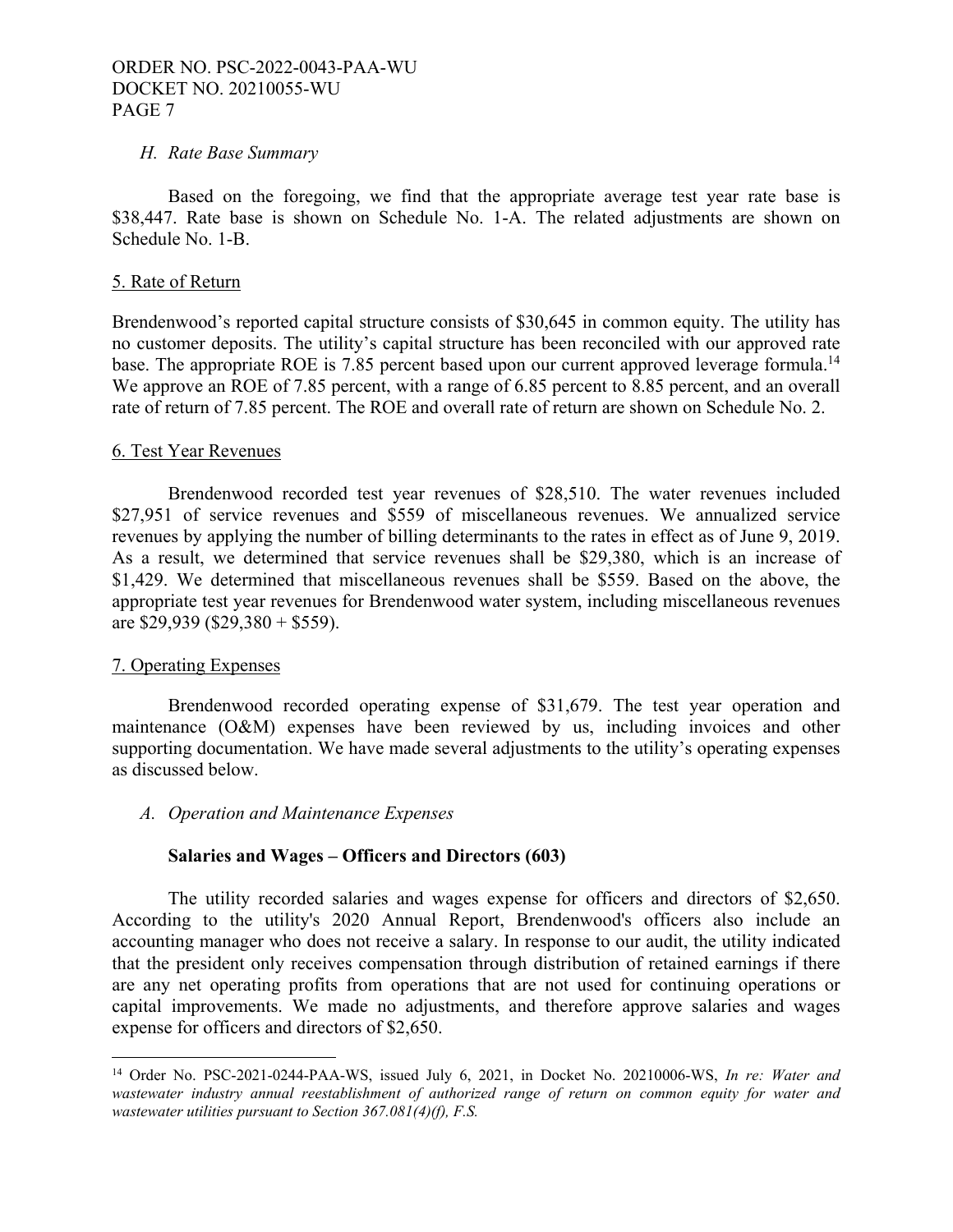### **Purchased Power (615)**

Brendenwood recorded purchased power expense of \$1,878. Supporting documentation confirming the purchased power expense was provided and reviewed by us. We made no adjustments, and therefore approve purchased power expense of \$1,878.

### **Chemicals (618)**

The utility recorded chemicals expense of \$182. Supporting documentation confirming the chemicals expense was provided and reviewed by us. We made no adjustments, and therefore approve chemicals expense of \$182.

### **Contractual Services – Accounting (632)**

Brendenwood recorded contractual services - accounting expense of \$400. Supporting documentation confirming the accounting expense was for preparing and filing the 2019 corporate tax return was provided. We made no adjustments, and therefore approve contractual services - accounting expense of \$400.

### **Contractual Services – Legal (633)**

The utility recorded contractual services - legal expense of \$300. Supporting documentation was provided by the utility indicating the legal fees are for filing with the Florida Secretary of State, and to prepare shareholder and director annual minutes. We made no adjustments, and therefore approve contractual services - legal expense of \$300.

#### **Contractual Services – Testing (635)**

Brendenwood recorded contractual services – testing expense of \$31. This expense reflects the cost of boil water clearance testing on two occasions in January 2020. We made no adjustments, and therefore approve contractual services - testing expense of \$31.

#### **Contractual Services – Other (636)**

The utility recorded contractual services – other expense of \$19,965. Brendenwood receives all of its operational and administrative services under a contract with an affiliated company, U.S. Water Services Corporation (USWSC or U.S. Water). Pursuant to the contract, USWSC performs various functions: administrative management, operations, maintenance, and billing/collection for the utility. USWSC's president and majority shareholder has been in the water utility management and operations industry for over 30 years. Brendenwood specifically contracts with USWSC for the following services:

- Water Operations
- Meter Reading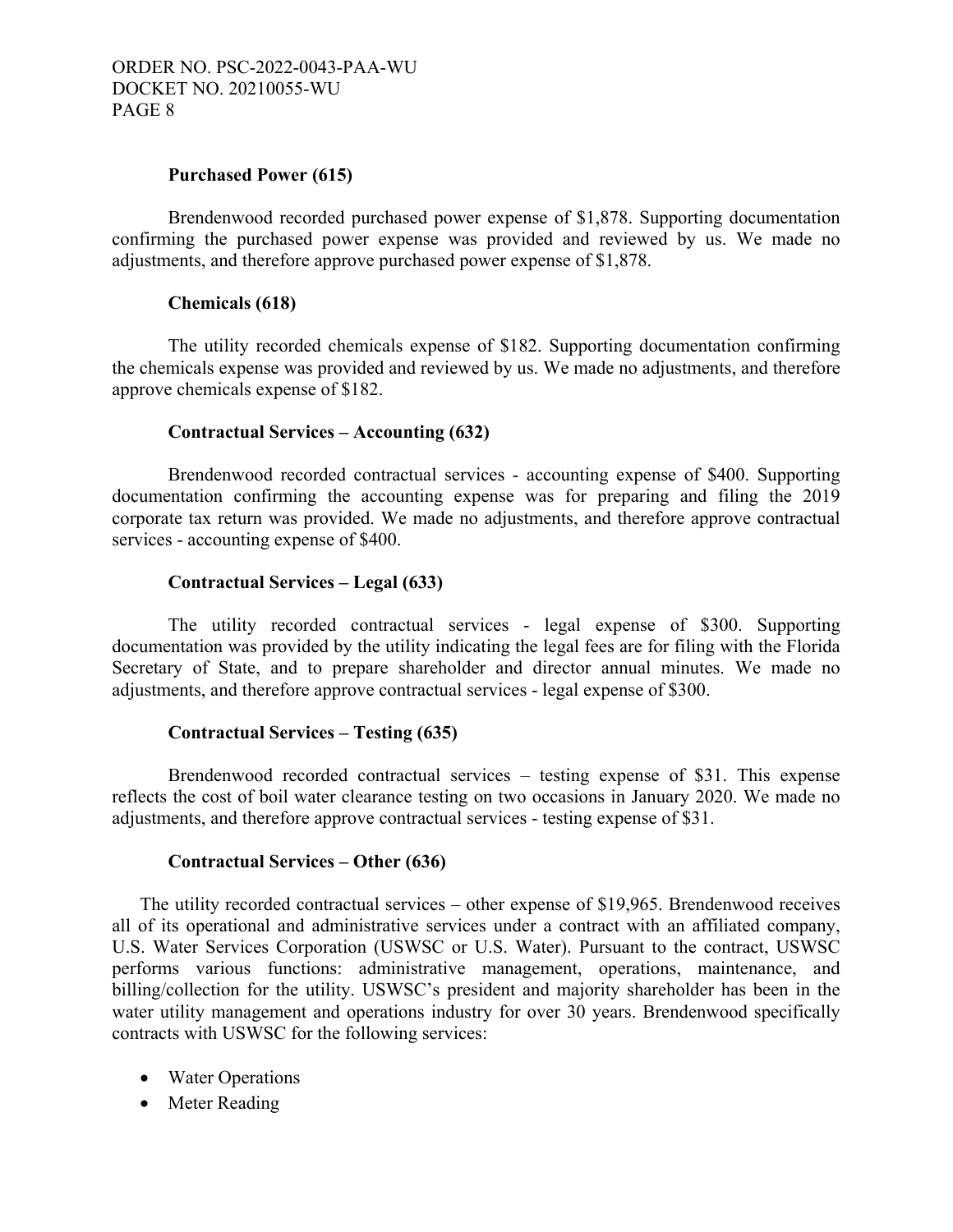- System Maintenance and Repairs
- Billing and Collections
- Customer Service
- Regulatory Affairs
- Testing
- Accounting
- Office Space and Equipment

The current USWSC contract, which took effect on April 1, 2017, established a cost of \$18,913 annually. With a current cost of \$19,965, this represents a 5.56 percent increase over three years  $((\$19,965 - \$18,913) \div \$18,913)$ . This is below our previously approved compound annual index increase of 5.91 percent over the same period.<sup>15</sup>

Due to the low number of customers served by this utility, the cost of the USWSC contract for Brendenwood equates to \$350 per ERC (\$19,965  $\div$  57 ERCs). Despite the higher cost on a per ERC basis, we find Brendenwood's contractual services agreement with USWSC is reasonable and beneficial to the utility and its customers. In previous dockets, U.S. Water has indicated, "if the actual costs were recovered through the actual number of ERCs, the amount per ERC would be higher."<sup>16</sup> We find that USWSC and its employees bring considerable management and operational experience at a comparatively reasonable cost; the utility's customers are experiencing operational benefits that might not be realized if Brendenwood operated on a stand-alone basis. If Brendenwood were required to establish a stand-alone utility with personnel for maintenance, customer service, accounting, regulatory compliance, etc., the cost would likely exceed that of the current USWSC contract. For example, it would be highly impractical to assume that all of these operational, administrative, and managerial services could be performed by a single individual for only \$19,965 a year. By virtue of the USWSC contract, the customers of Brendenwood benefit from the services of multiple qualified employees on a fractional basis, which would be cost prohibitive on a stand-alone system.

In regard to the appropriateness of utility contracts with affiliated companies, we cite *GTE v Deason*, 642 So. 2d 545 (Fla. 1994), in which the Florida Supreme Court found:

The mere fact that a utility is doing business with an affiliate does not mean that unfair or excess profits are being generated, without more. Charles F. Phillips, Jr., *The Regulation of Public Utilities* 254-255 (1988). We believe the standard must be whether the transactions exceed the going market rate or otherwise inherently unfair  $\ldots$  [i]f the answer is "no", then the PSC may not reject the utility's position.

 $\overline{a}$ 

<sup>15 2018</sup> through 2020

<sup>16</sup> Document No. 07319-2019, filed on August 9, 2019.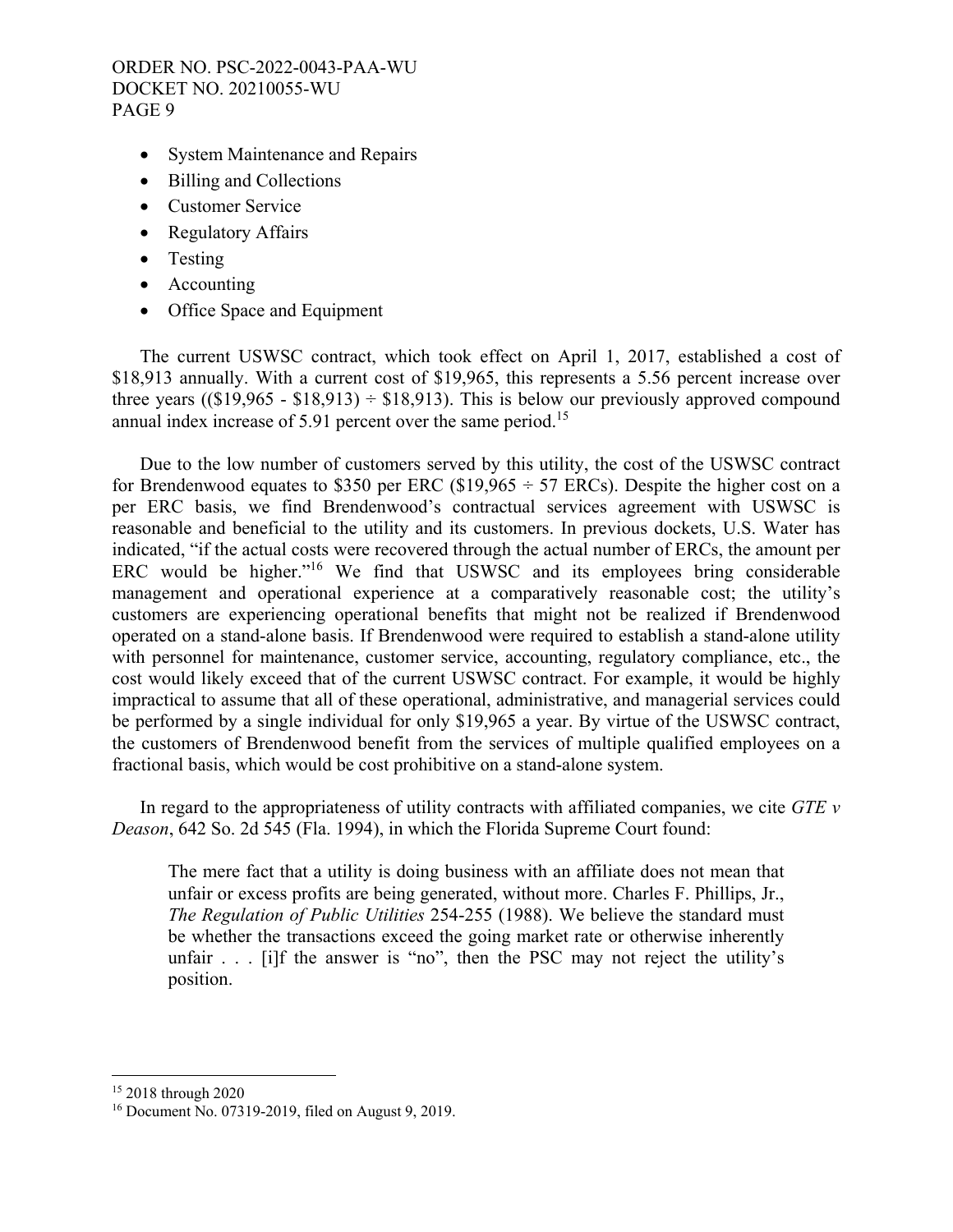We note that in prior cases involving seven of Brendenwood's sister utilities over the past five years, we approved similar USWSC agreements and associated costs.17 In those cases, the cost of the USWSC contract on a per ERC basis ranged from \$152 to \$427.

In the instant case, we find that the contract reflects the market conditions of the utility's service area. Absent the USWSC contract, we find the costs to provide service would be higher. For the reasons discussed above, we find that the utility's contract with USWSC is reasonable and the cost shall be included for recovery of the utility's proposed rates. Therefore, we approve test year contractual services – other expense of \$19,965.

#### **Insurance Expense – General Liability (657)**

The utility recorded insurance expense of \$1,184 for the test year. On October 20, 2021, the utility provided an updated invoice reflecting a premium of \$1,343 for the period October 2021 through October 2022.<sup>18</sup> To reflect the increase in premium, we increased this account by \$159 (\$1,343 - \$1,184). We find including the adjustment is appropriate because the increased premium is known, measurable, and already in effect. As such, we approve insurance expense for the test year of  $$1,343$  ( $$1,184 + $159$ ).

## **Regulatory Commission Expense (665)**

Per Brendenwood's filed application, the utility estimated regulatory expense to be \$280 for the test year. Regarding the instant case, the utility is required by Rule 25-22.0407, F.A.C., to provide notices of the customer meeting, final rates, and four-year rate reduction. We calculated noticing costs to be \$171. Additionally, the utility paid a \$500 filing fee.<sup>19</sup> Using the 2021 IRS mileage rate, at 428 miles round-trip, we calculated travel to the Commission Conference to be  $$240.<sup>20</sup>$  We did not include any travel to the customer meeting, since it was held remotely. Additionally, we estimated \$240 for lodging expense for two utility representatives, using the average lodging rate for Tallahassee. We find noticing costs, filing fee, and travel expenses of

 $\overline{a}$ 

<sup>17</sup> Order No. PSC-2017-0334-PAA-WS, Issued August 23, 2017, in Docket No. 20160222-WS, *In re: Application for staff-assisted rate case in Highlands County by LP Waterworks, Inc.*; Order No. PSC-2017-0428-PAA-WS, Issued November 7, 2017, in Docket No. 20160195-WS, *In re: Application for staff-assisted rate case in Lake County by Lakeside Waterworks, Inc.;* Order No. PSC-2018-0552-PAA-WU, Issued November 19, 2018, in Docket No. 20180022-WU, *In re: Application for staff-assisted rate case in Lake County by Pine Harbour Waterworks, Inc.;* Order No. PSC-2018-0553-PAA-WU, Issued November 19, 2018, in Docket No. 20180021, WU, *In re: Application for staff-assisted rate case in Highlands County by Country Walk Utilities, Inc.;* Order No. PSC-2020- 0086-PAA-WU, Issued March 24, 2020, in Docket No. 20190114-WU, *In re: Application for staff-assisted rate case in Alachua County, and request for interim rate increase by Gator Waterworks, Inc.;* Order No. PSC-2020- 0088-PAA-SU, Issued March 25, 2020, in Docket No. 20190116-SU, *In re: Application for staff-assisted rate case in Brevard County, and request for interim rate increase by Merritt Island Utility Company*; Order No. PSC-2020- 0087-PAA-WS, Issued March 25, 2020, in Docket No. 20190125-WS, *In re: Application for staff-assisted rate case in Sumter County by The Woods Utility Company*; Order No. PSC-2020-0168-PAA-WS, Issued May 22, 2020, in Docket No. 20190166-WS, *In re: Application for increase in water rates in Highlands County by HC Waterworks, Inc.*

<sup>18</sup> Document No. 12218-2021, filed on October 20, 2021.

<sup>19</sup> Document No. 03705-2021, filed on April 26, 2021.

<sup>20</sup> https://www.irs.gov/newsroom/irs-issues-standard-mileage-rates-for-2021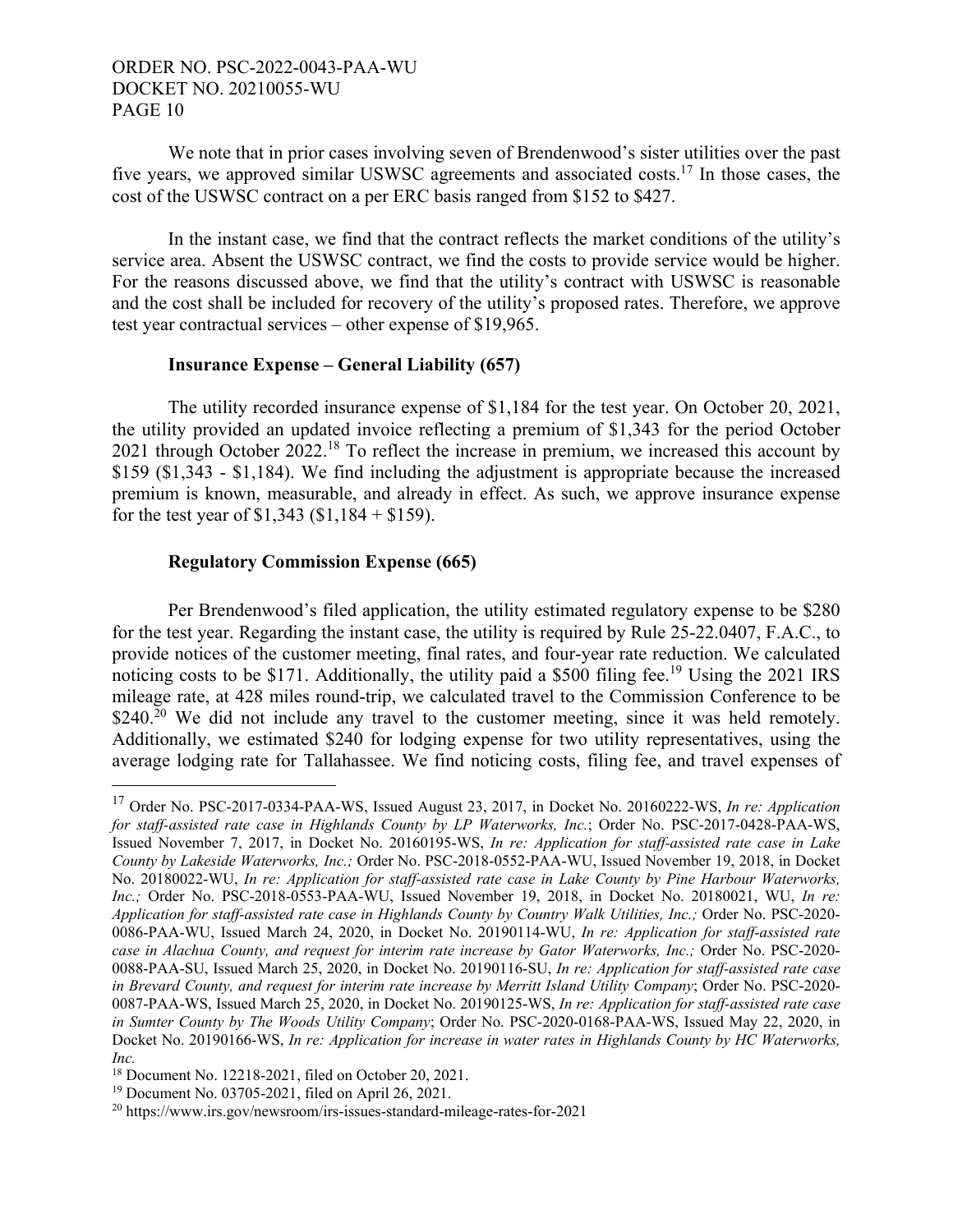\$1,151 (\$171 + \$500 + \$240 + \$240), which amortized over four years is \$288 (\$1,151  $\div$  4 years) per year. This represents an \$8 increase to the utility's recorded expense of \$280. Therefore, we approve regulatory commission expense of  $$288 ($280 + $8)$ .

### **Bad Debt Expense (670)**

Brendenwood recorded bad debt expense of \$89 for the test year. It is our practice to calculate bad debt expense using a three-year average when the information is available. Based on the utility's Annual Reports, Brendenwood recorded bad debt expense of \$2,027, \$280, and \$89, for the years 2018, 2019, and 2020, respectively. We find that the 2018 amount of \$2,027 is an anomaly, and therefore requested the utility provide updated bad debt expense for 2021. In response, the utility reported bad debt expense of \$99 through August  $2021$ .<sup>21</sup> We annualized this amount, resulting in 2021 annualized bad debt expense of \$149. We used a three-year average of \$280, \$89, and \$149 to calculate bad debt expense of \$173 ( $(\$280 + \$89 + \$149) \div 3$ ). This represents an increase of \$84 to the utility's recorded expense of \$89. Therefore, we approve bad debt expense of  $$173 ($89 + $84)$ .

## **Miscellaneous Expense (675)**

The utility recorded miscellaneous expense of \$692. This expense is the 2020 Drinking Water Annual Operating License fee paid to the Florida Department of Environmental Protection. We made no adjustments, and therefore approve miscellaneous expense of \$692.

## *B. Operation and Maintenance Expense Summary*

The utility recorded O&M expenses of \$27,651 for the test year. Based on the above adjustments, we find that the O&M expense balance be increased by \$251, resulting in a total O&M expense of  $$27,902$  ( $$27,651 + $251$ ). Our approved adjustments to O&M expense are shown on Schedule No. 3-C.

## *C. Depreciation Expense*

The utility's records reflect test year depreciation expense of \$2,095. As a result of our audit, an adjustment was made to increase depreciation expense by \$133. This increase to depreciation expense impacted Acct. 320 – Water Treatment Equipment, which as discussed in Section 4, was already over-depreciated. We calculated depreciation expense using the prescribed rates set forth in Rule 25-30.140, F.A.C., and removed the auditor's adjustment. Therefore, we approve net depreciation expense of \$2,095.

 $\overline{a}$ 

<sup>21</sup> Document No. 12181-2021, filed on October 18, 2021.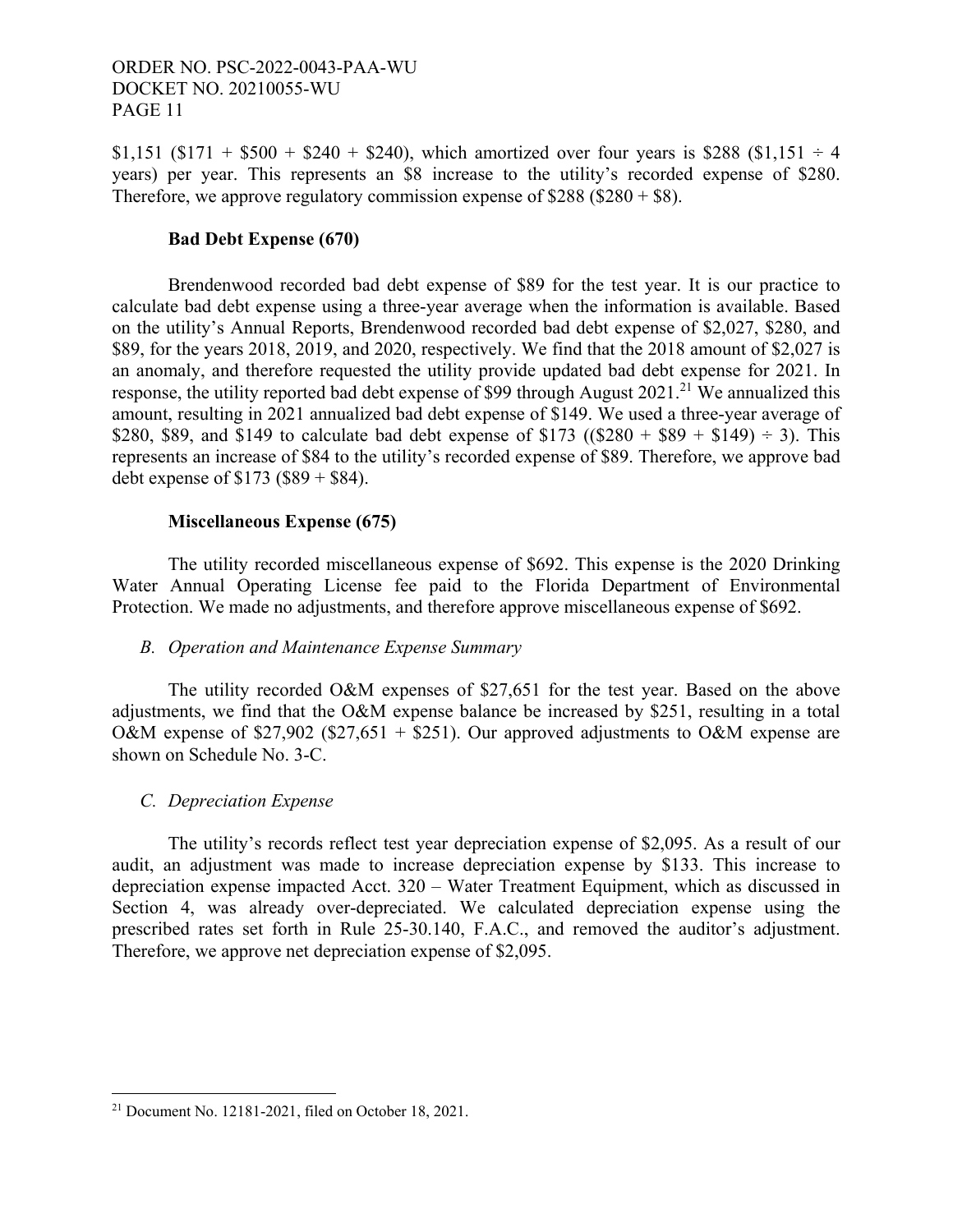## *D. Taxes Other Than Income (TOTI)*

Brendenwood recorded TOTI of \$1,933 for the test year. As a result of our audit, an adjustment was made to decrease this amount by \$131 to reflect the audited amounts paid in 2020. We increased TOTI by \$64 to reflect the appropriate Regulatory Assessment Fees (RAFs) based on corrected utility test year revenues. We reviewed the 2021 Lake County Tax records and decreased TOTI by \$59 to reflect the utility's 2021 property taxes.<sup>22</sup> Our approved adjustment reflects the standard four percent discount for early payment that we apply in these dockets.

As discussed above, water revenues have been increased by \$5,774 to reflect the change in revenue required to cover expenses and allow an opportunity to earn the recommended rate of return. As a result, TOTI shall be increased by \$230 to reflect RAFs of 4.5 percent of the change in revenues. Therefore, we approve TOTI of  $$2,037$  ( $$1,933 - $131 + $64 - $59 + $230$ ).

## *E. Income Taxes*

The utility is a Subchapter S Corporation and therefore did not record any income tax expense for the test year. As such, we find that no adjustment to income tax expense is required.

## *F. Operating Expenses Summary*

The application of our approved adjustments to the utility's test year operating expenses result in a total operating expense of \$32,034. Operating expenses are shown on Schedule No. 3- A and the related adjustments are shown on Schedule No. 3-B.

#### 8. Revenue Requirement

 $\overline{a}$ 

Brendenwood shall be allowed an annual increase of \$5,113 (17.08 percent). This shall allow the utility the opportunity to recover its expenses and a 7.85 percent rate of return on its investment. The calculations are shown on the following page in Table 1.

<sup>22</sup> Document No. 12441-2021, filed October 28, 2021.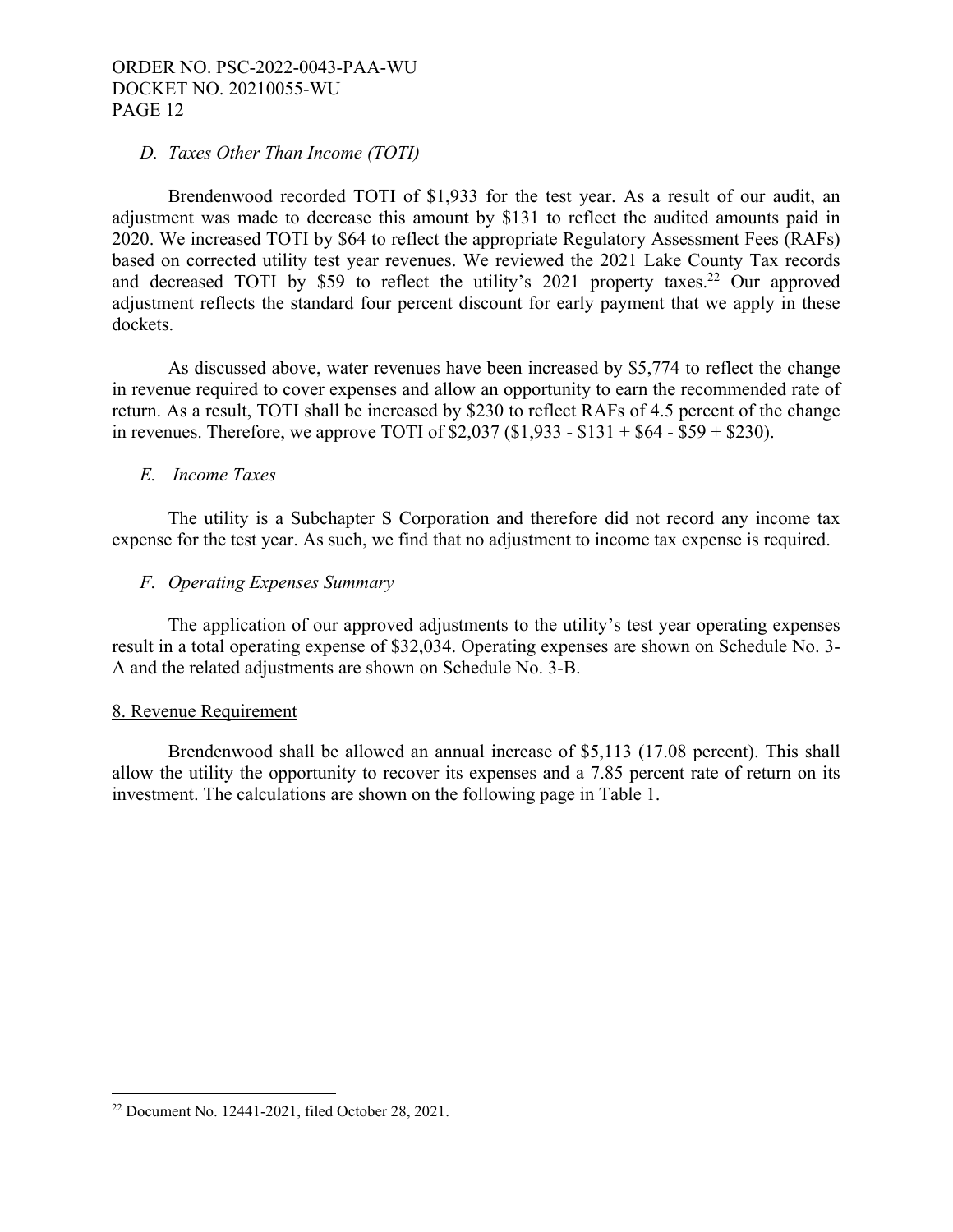| Table 1                          |                 |  |  |  |
|----------------------------------|-----------------|--|--|--|
| <b>Revenue Requirement</b>       |                 |  |  |  |
| Rate Base                        | \$38,447        |  |  |  |
| Rate of Return $(\%)$            | x 7.85%         |  |  |  |
| Return on Rate Base              | \$3,018         |  |  |  |
| O&M Expense                      | 27,902          |  |  |  |
| Depreciation Expense (Net)       | 2,095           |  |  |  |
| Taxes Other Than Income          | 2,037           |  |  |  |
| Revenue Requirement              | <u>\$35,052</u> |  |  |  |
| Less Adjusted Test Year Revenues | 29,939          |  |  |  |
| Annual Increase                  | <u>\$5,113</u>  |  |  |  |
| Percent Increase                 | 17.08%          |  |  |  |

### 9. Rate Structure

Brendenwood is located in Lake County within the SJRWMD. This area has been designated as a water use caution area. The utility provides water service to 58 residential customers and one general service customer. Approximately 7 percent of the residential customer bills during the test year had zero gallons, indicating a non-seasonal customer base. The average residential water demand is 10,001 gallons per month. The average water demand excluding zero gallon bills is 10,703 gallons per month. Currently, the utility's water rate structure consists of a monthly base facility charge (BFC) and a three-tier inclining block rate structure, which includes separate gallonage charges for discretionary and non-discretionary usage for residential water customers. The rate blocks are: (1) 0-5,000 gallons; (2) 5,001-10,000 gallons; and (3) all usage in excess of 10,000 gallons per month. General Service rate structure consists of a monthly BFC and a gallonage charge.

We performed an analysis of the utility's billing in order to evaluate the appropriate rate structure for the residential water customers. The goal of the evaluation was to select the rate design parameters that: (1) produce the recommended revenue requirement; (2) equitably distribute cost recovery among the utility's customers; (3) establish the appropriate nondiscretionary usage threshold for restricting repression; and (4) implement, where appropriate, water conserving rate structures consistent with our practice.

In this case, we find that 30 percent of the water revenues be generated from the BFC, which will provide sufficient revenues to design gallonage charges that send pricing signals to customers using above the non-discretionary level. The average people per household served by the water system is 2.5; therefore, based on the number of people per household, 50 gallons per day per person, and the number of days per month, the non-discretionary usage threshold shall be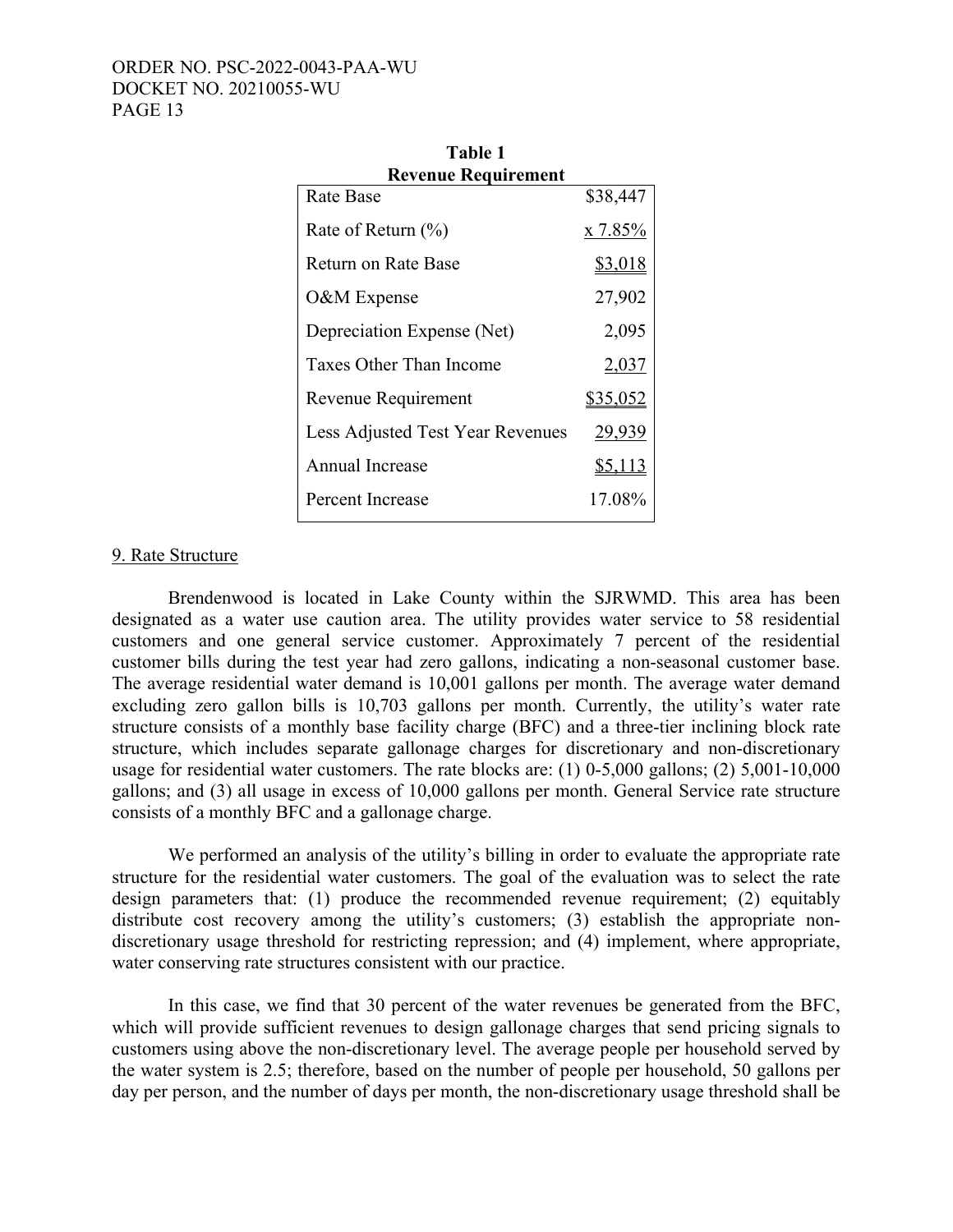4,000 gallons per month.<sup>23</sup> Our review of the billing analysis indicates that the discretionary usage above 4,000 gallons represents 58 percent of the bills, which account for approximately 68 percent of the water demand. This is considered high discretionary usage for this customer base.

In addition to the BFC allocation, we also find a BFC and a three-tier inclining block rate structure, which includes separate gallonage charges for discretionary and non-discretionary usage for residential water customers. The rate blocks are: (1) 0-4,000 gallons; (2) 4,001-10,000 gallons; and (3) all usage in excess of 10,000 gallons per month. This rate structure sends the appropriate pricing signals because it targets customers with high consumption levels and minimizes price increases for customers at non-discretionary levels. In addition, the third tier provides an additional pricing signal to customers using in excess of 10,000 gallons of water per month, which represents approximately 39 percent of the usage. General service customers shall be billed a BFC and a gallonage charge.

Based on our recommended revenue increase of 17.4 percent, which excludes miscellaneous revenues, the residential consumption can be expected to decline by 445,000 gallons resulting in anticipated average residential demand of 9,352 gallons per month. We find a 6.5 percent reduction in test year residential gallons for rate setting purposes. As a result, the corresponding reductions for purchased power expense is \$121, \$12 for chemicals expense, and \$6 for RAFs to reflect the anticipated repression, which results in a post repression revenue requirement of \$34,354.

The approved rate structures and monthly water rates are shown on Schedule No. 4. The utility shall file revised tariff sheets and a proposed customer notice to reflect our approved rates. The approved rates shall be effective for service rendered on or after the stamped approval date on the tariff sheets pursuant to Rule 25-30.475(1), F.A.C. In addition, the approved rates shall not be implemented until we have approved the proposed customer notice and the notice has been received by the customers. The utility shall provide proof of the date notice was given within 10 days of the date of the notice.

## 10. Customer Deposits

 Rule 25-30.311, F.A.C., contains the criteria for collecting, administering, and refunding customer deposits. Customer deposits are designed to minimize the exposure of bad debt expense for the utility and ultimately, the general body of ratepayers. Historically, we have set initial customer deposits equal to two times the average estimated bill.<sup>24</sup> Currently, the utility does not have initial customer deposits. Based on water rates and the post repression average residential demand of 9,352, the appropriate initial customer deposit shall be \$84 to reflect an average residential customer bill for two months. Under our approved rates, the monthly average residential bill is \$42.

 $\overline{a}$ <sup>23</sup> Average person per household was obtained from www.census.gov/quickfacts/lakecountyflorida.

<sup>24</sup> Order No. PSC-2021-0320-PAA-WU, issued August 23, 2021, in Docket No. 20200230, *In re: Application for In re: Application for staff-assisted rate case in Manatee County by Sunny Shores Utilities, LLC*, and Order No. PSC-2018-0446-FOF-SU, issued September 4, 2018, in Docket No. 20170141-SU, *In re: Application for increase in wastewater rates in Monroe County by K W Resort Utilities Corp.*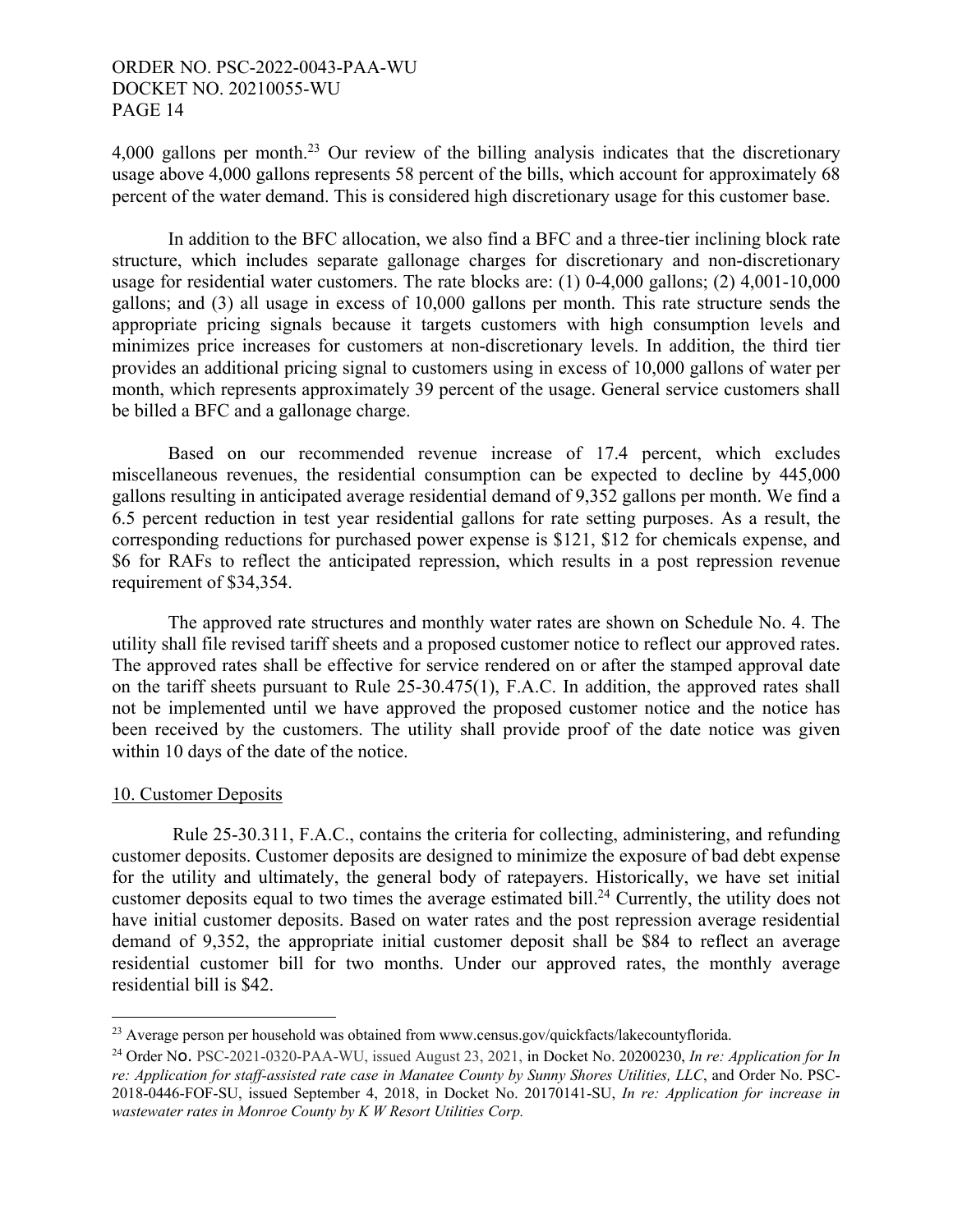We find that the appropriate initial customer deposit shall be \$84 for the single family residential 5/8 inch x 3/4 inch meter size for water. The initial customer deposits for all other residential meter sizes and all general service meter sizes shall be two times the average estimated bill for water. The approved initial customer deposits shall be effective for connections made on or after the stamped approval date on the tariff sheets pursuant to Rule 25-30.475, F.A.C. The utility shall be required to collect the approved deposits until we authorize a change in a subsequent proceeding.

#### 11. Miscellaneous Service Charge Revision

 $\overline{a}$ 

Effective June 24, 2021, Rule 25-30.460, F.A.C., was amended to remove initial connection and normal reconnection charges.25 The definitions for initial connection charges and normal reconnection charges were subsumed in the definition of the premises visit charge. It was envisioned that the utility tariffs would be reviewed by us on a prospective basis to ensure conformance with the amended rule. Brendenwood miscellaneous service charges consist of initial connection and normal reconnection charges. These charges are more than the premises visit charge. Since the premises visit entails a broader range of tasks, we find the premises visit shall reflect the amount of normal reconnection charges of \$15.56. Therefore, we find that the initial connection and normal reconnection charges be removed, the premises visit be revised to \$15.56 and the definition for the premises visit charge be updated to comply with amended Rule 25-30.460, F.A.C. The existing and revised miscellaneous service charges are reflected below.

| <b>Miscellaneous Service Charges</b> |  |                                  |  |  |
|--------------------------------------|--|----------------------------------|--|--|
|                                      |  | Normal Hours                     |  |  |
| Initial Connection Charge            |  | \$15.56                          |  |  |
| Normal Reconnection Charge           |  | \$15.56                          |  |  |
| Violation Reconnection Charge        |  | \$15.56                          |  |  |
| Premises Visit Charge                |  | \$10.38                          |  |  |
| (in lieu of disconnection)           |  |                                  |  |  |
| Late Payment Charge                  |  | \$5.18                           |  |  |
| <b>NSF Charges</b>                   |  | Pursuant to Section 68.065, F.S. |  |  |
| Convenience Charge                   |  |                                  |  |  |

| <b>Existing</b>                      |
|--------------------------------------|
| <b>Miscellaneous Service Charges</b> |
| $N = 1$ II                           |

| <b>Revised</b>                       |                                      |                                  |  |  |
|--------------------------------------|--------------------------------------|----------------------------------|--|--|
|                                      | <b>Miscellaneous Service Charges</b> |                                  |  |  |
|                                      |                                      | Normal Hours                     |  |  |
| \$15.56<br>Premises Visit Charge     |                                      |                                  |  |  |
| <b>Violation Reconnection Charge</b> |                                      | \$15.56                          |  |  |
| Late Payment Charge                  |                                      | \$5.18                           |  |  |
| <b>NSF Charges</b>                   |                                      | Pursuant to Section 68.065, F.S. |  |  |
| Convenience Charge                   |                                      |                                  |  |  |

<sup>25</sup> Order No. PSC-2021-0201-FOF-WS, issued June 4, 2020, in Docket No. 20200240-WS, *In re: Proposed amendment of Rule 25-30.460, F.A.C., Application for Miscellaneous Service Charges.*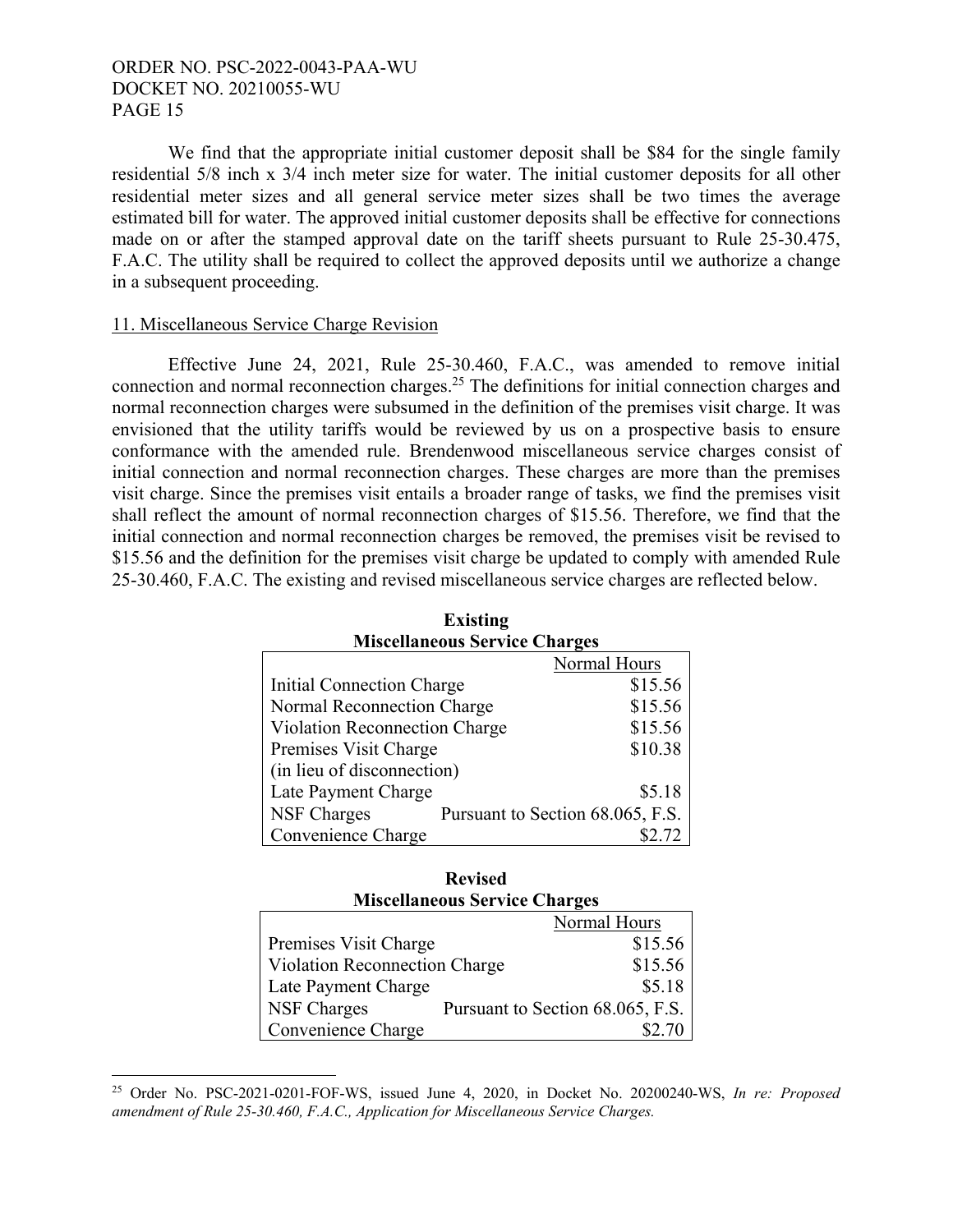### *A. Conclusion*

We find the miscellaneous service charges shall be revised to conform to the recent revision to Rule 25-30.460, F.A.C. The revised miscellaneous service charges are shown on Schedule No. 1-B. Brendenwood shall be required to file a proposed customer notice to reflect our approved charges. The approved charges shall be effective on or after the stamped approval date on the tariff sheet pursuant to Rule 25-30.475(1), F.A.C. In addition, the approved charge shall not be implemented until we have approved the proposed customer notice and the notice has been received by customers. The utility shall provide proof of the date notice was given no less than 10 days after the date of the notice.

## 12. Four-Year Rate Reduction (Procedural Agency Action)

 Section 367.081(8), F.S., requires that the rates be reduced by the amount of the rate case expense previously included in rates immediately following the expiration of the recovery period. With respect to Brendenwood, the reduction will reflect the removal of revenue associated with the amortization of rate case expense and the gross-up for RAFs. The total reduction is \$301.

We find that the rates shall be reduced as shown on Schedule No. 4, to remove rate case expense grossed-up for RAFs and amortized over a four-year period. Pursuant to Section 367.081(8), F.S., the decrease in rates shall become effective immediately following the expiration of the rate case expense recovery period. Brendenwood shall be required to file revised tariffs and a proposed customer notice setting forth the lower rates and rationale no later than one month prior to the effective date of the new rates. If the utility files revised tariffs reflecting this reduction in conjunction with a price index or pass-through rate adjustment, separate data shall be filed for the price index and/or pass-through increase or decrease and the reduction in the rates due to the amortized rate case expense.

## 13. Temporary Rates (Procedural Agency Action)

This order approves an increase in rates. A timely protest might delay a rate increase resulting in an unrecoverable loss of revenue to the utility. Therefore, pursuant to Section 367.0814(7), F.S., in the event of a protest filed by a party other than the utility, we find that the proposed rates be approved on a temporary basis. Brendenwood shall file revised tariff sheets and a proposed customer notice reflecting the approved rates. The approved rates shall be effective for service rendered on or after the stamped approval date on the tariff sheet, pursuant to Rule 25-30.475(1), F.A.C. In addition, the temporary rates shall not be implemented until we have approved the proposed notice, and it has been received by the customers. The additional revenue produced the approved rates and collected by the utility shall be subject to the refund provisions discussed below.

Brendenwood shall be authorized to initiate the temporary rates upon our staff's approval of an appropriate security for the potential refund and cost of the proposed customer notice. Security shall be in the form of either a bond or letter of credit in the amount of \$4,046.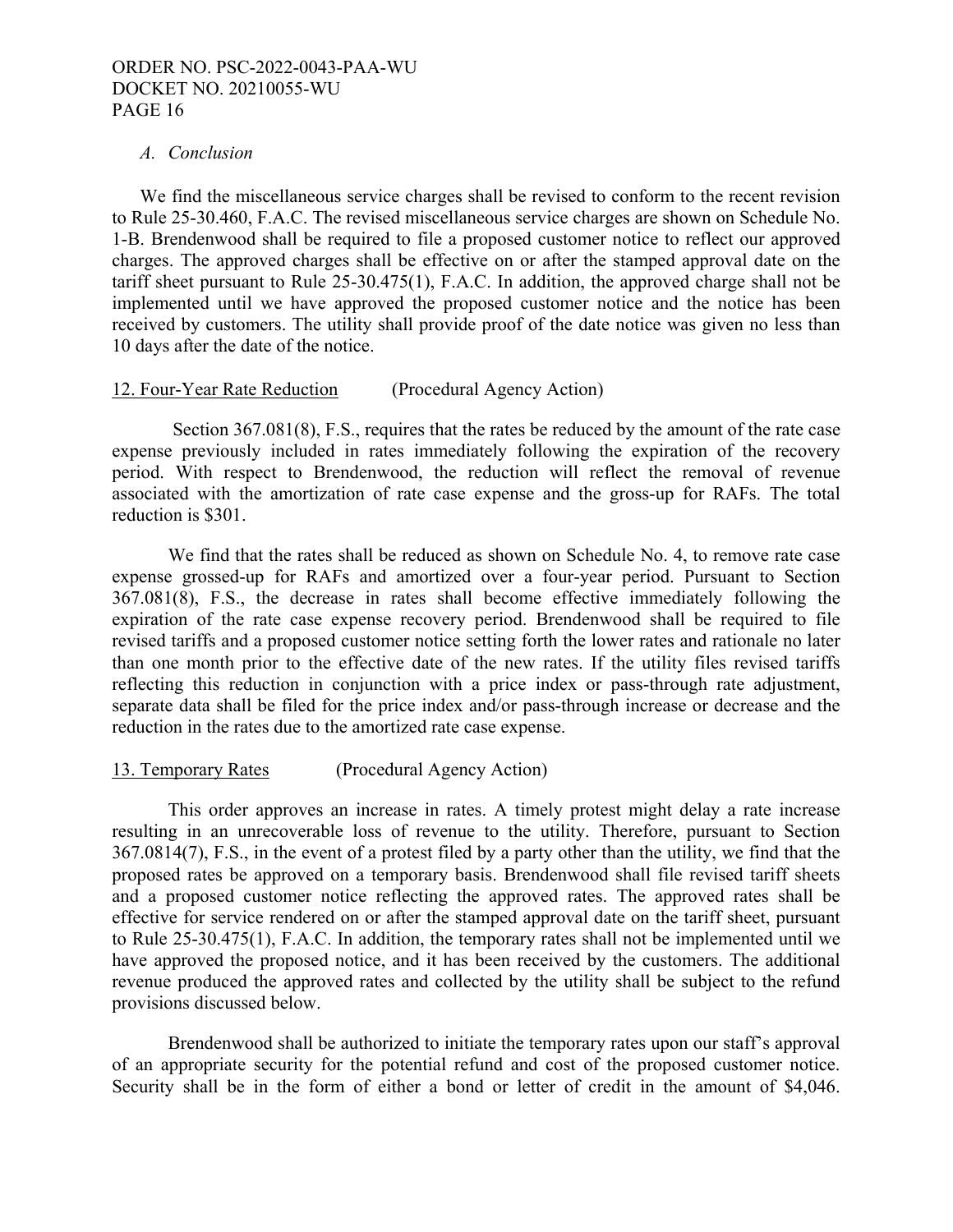Alternatively, the utility may establish an escrow agreement with an independent financial institution.

If the utility chooses a bond for securing the potential refund, the bond shall contain wording to the effect that it will be terminated only under the following conditions:

- 1. We approve the rate increase; or,
- 2. If we deny the increase, the utility shall refund the amount collected that is attributable to the increase.

If the utility chooses a letter of credit for securing the potential refund, the letter of credit shall contain the following conditions:

- 1. The letter of credit is irrevocable for the period it is in effect.
- 2. The letter of credit will be in effect until our final order is rendered, either approving or denying the rate increase.

If security is provided through an escrow agreement, the following conditions shall be part of the agreement:

- 1. The Commission Clerk, or his or her designee, must be a signatory to the escrow agreement.
- 2. No monies in the escrow account may be withdrawn by the utility without the prior written authorization of the Commission Clerk, or his or her designee.
- 3. The escrow account shall be an interest bearing account.
- 4. If a refund to the customers is required, all interest earned by the escrow account shall be distributed to the customers.
- 5. If a refund to the customers is not required, the interest earned by the escrow account shall revert to the utility.
- 6. All information on the escrow account shall be available from the holder of the escrow account to a Commission representative at all times.
- 7. The amount of revenue subject to refund shall be deposited in the escrow account within seven days of receipt.
- 8. This escrow account is established by the direction of the Florida Public Service Commission for the purpose(s) set forth in its order requiring such account. Pursuant to *Cosentino v. Elson*, 263 So. 2d 253 (Fla. 3d DCA 1972), escrow accounts are not subject to garnishments.
- 9. The account must specify by whom and on whose behalf such monies were paid.

In no instance shall the maintenance and administrative costs associated with the refund be borne by the customers. These costs are the responsibility of, and shall be borne by, the utility. Irrespective of the form of security chosen by the utility, an account of all monies received as a result of the rate increase shall be maintained by the utility. If a refund is ultimately required, it shall be paid with interest calculated pursuant to Rule 25-30.360(4), F.A.C.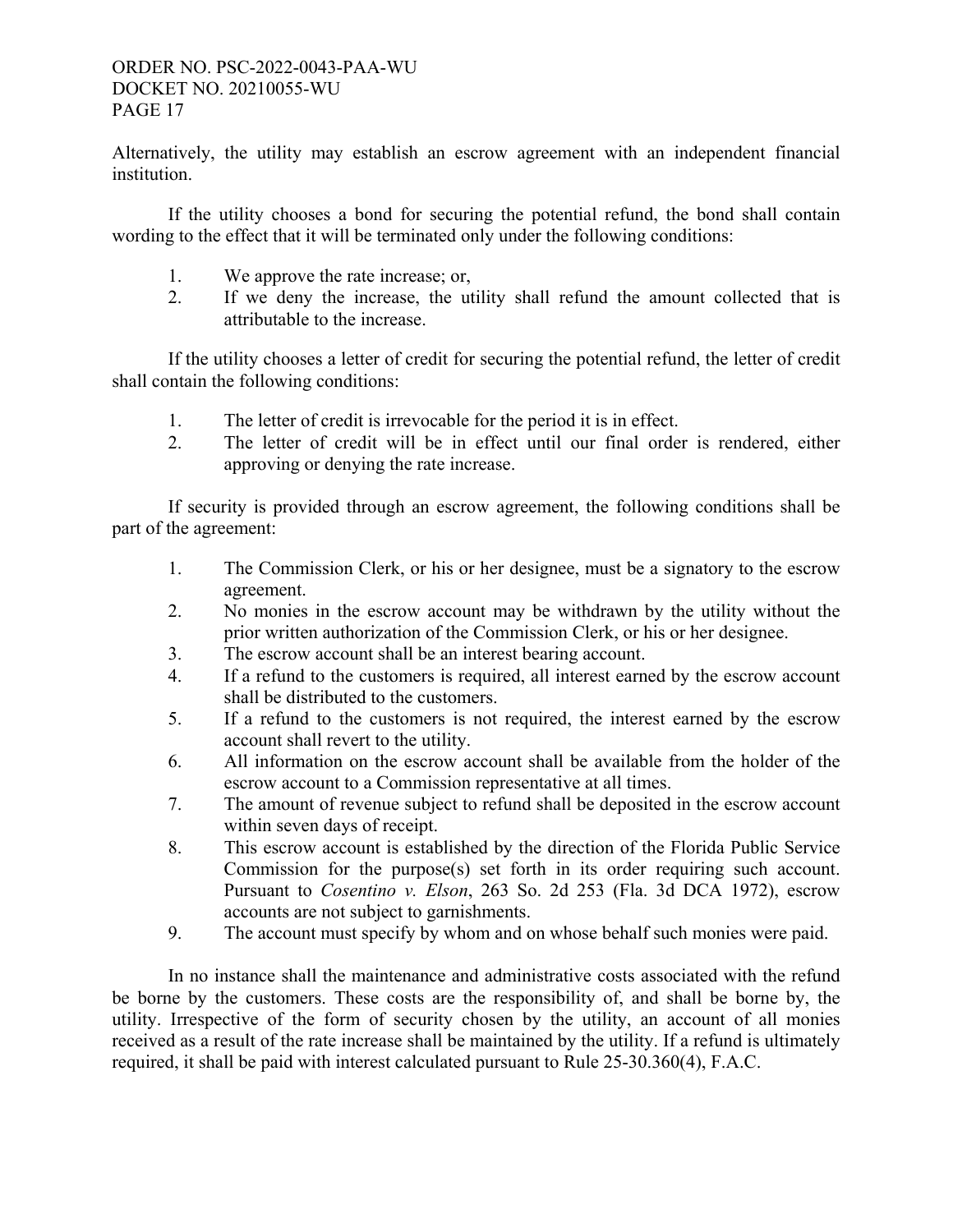The utility shall maintain a record of the amount of the bond, and the amount of revenues that are subject to refund. In addition, after the increased rates are in effect, pursuant to Rule 25- 30.360(6), F.A.C., the utility shall file reports with the Commission Clerk's office no later than the 20th of every month indicating the monthly and total amount of money subject to refund at the end of the preceding month. The report filed shall also indicate the status of the security being used to guarantee repayment of any potential refund.

### 14. Adjustment to Books

Brendenwood shall be required to notify us, in writing, that it has adjusted its books in accordance with our decision. Brendenwood shall submit a letter within 90 days of the our final order in this docket, confirming that the adjustments to all the applicable NARUC USOA primary accounts have been made to the utility's books and records. In the event the utility needs additional time to complete the adjustments, a notice providing good cause shall be filed not less than seven days prior to the deadline. Upon providing a notice of good cause, we shall be given administrative authority to grant an extension of up to 60 days.

Based on the foregoing, it is

ORDERED by the Florida Public Service Commission that the overall quality of service provided by Brendenwood Waterworks, Inc. is satisfactory. It is further

ORDERED that the utility's water system is currently in compliance with DEP regulations. It is further

ORDERED that the utility's water distribution system shall be considered 100 percent U&U, and that no adjustment to purchased water shall be made for EUW. It is further

ORDERED that the appropriate average test year rate base for the utility is \$38,447. Rate base is shown on Schedule No. 1-A. The related adjustments are shown on Schedule No. 1-B. It is further

ORDERED that the approved ROE for the utility is 7.85 percent with a range of 6.85 percent to 8.85 percent. The ROE is shown on Schedule No. 2. It is further

ORDERED that the appropriate test year revenues for the utility's water system are \$29,939. It is further

ORDERED that the approved operating expense for the utility is \$32,034. It is further

ORDERED that the approved revenue requirement for the utility is \$35,052, resulting in an annual increase of \$5,113 (17.08 percent). It is further

ORDERED that the approved rate structure and quarterly water rates for the utility are shown on Schedule No. 4. It is further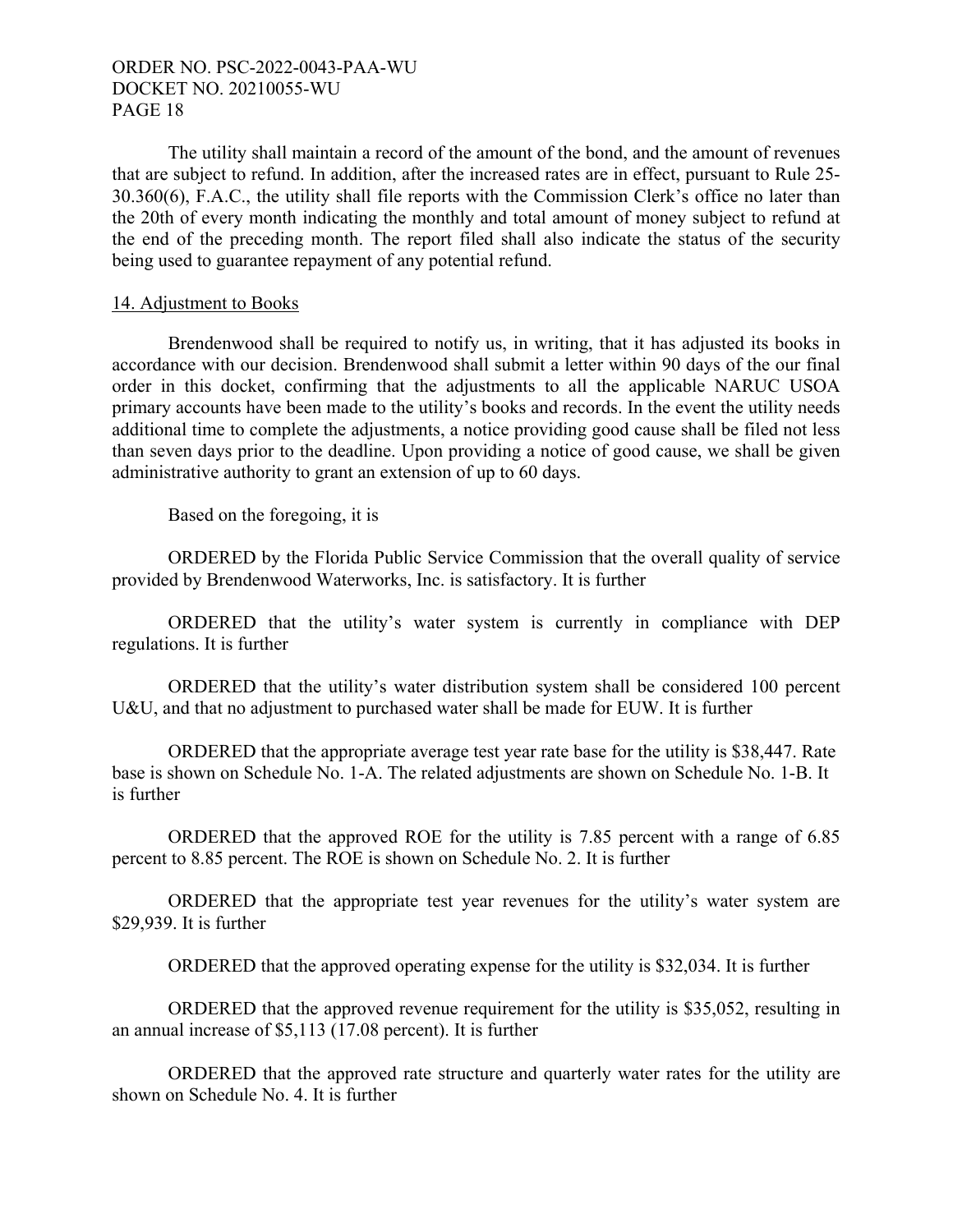ORDERED that the appropriate initial customer deposit for the utility's residential 5/8 inch x 3/4 inch meter size is \$84 for water. The initial customer deposit for all other residential meter sizes and all general service meter sizes shall be two times the average estimated quarterly bill for water. The approved initial customer deposits shall be effective for connections made on or after the stamped approval date on the tariff sheets pursuant to Rule 25-30.475, F.A.C. The Utility shall be required to collect the approved initial customer deposits until authorized to change them by us in a subsequent proceeding. It is further

ORDERED that the utility shall file revised tariff sheets and a proposed customer notice to reflect our approved rates. The approved rates shall be effective for service rendered on or after the stamped approval date on the tariff sheet pursuant to Rule 25-30.475(1), F.A.C. In addition, the approved rates shall not be implemented until our staff has approved the proposed customer notice and the notice has been received by the customers. The utility shall provide proof of the date notice was given within 10 days of the date of the notice. It is further

ORDERED that the utility's rates shall be reduced as shown on Schedule No. 4 to remove rate case expense grossed-up for RAFs and amortized over a four-year period. The decrease in rates shall become effective immediately following the expiration of the rate case expense recovery period, pursuant to Section 367.081(8), F.S. The utility shall file revised tariffs and a proposed customer notice setting forth the lower rates and the reason for the reduction no later than one month prior to the actual date of the required rate reduction. If the utility files this reduction in conjunction with a price index or pass-through rate adjustment, separate data shall be filed for the price index and/or pass-through increase or decrease and the reduction in the rates due to the amortized rate case expense. *(Procedural Agency Action)* It is further

ORDERED that the rates for the utility are approved on a temporary basis, subject to refund, in the event of a protest filed by a party other than the utility. The utility shall file revised tariff sheets and a proposed customer notice reflecting our approved rates. The approved rates shall be effective for service rendered on or after the stamped approval date on the tariff sheet, pursuant to Rule 25-30.475(1), F.A.C. In addition, the temporary rates shall not be implemented until our staff has approved the proposed notice, and the notice has been received by the customers. Prior to implementation of any temporary rates, the utility shall provide appropriate security. If rates are approved on a temporary basis, the rates collected by the utility shall be subject to the refund provisions set forth in the body of this Order. After the increased rates are in effect, pursuant to Rule 25-30.360(6), F.A.C., the utility shall file reports with the Commission's Office of Commission Clerk no later than the 20th of each month indicating the monthly and total amount of money subject to refund at the end of the preceding month. The report filed shall also indicate the status of the security being used to guarantee repayment of any potential refund. *(Procedural Agency Action).* It is further

ORDERED that the utility shall notify us, in writing, that the utility has adjusted its books in accordance with our decision. The utility shall submit a letter within 90 days of our final order in this docket, confirming that the adjustments to all the applicable National Association of Regulatory Utility Commissioners Uniform System of Accounts primary accounts have been made to the Utility's books and records. In the event that the utility needs additional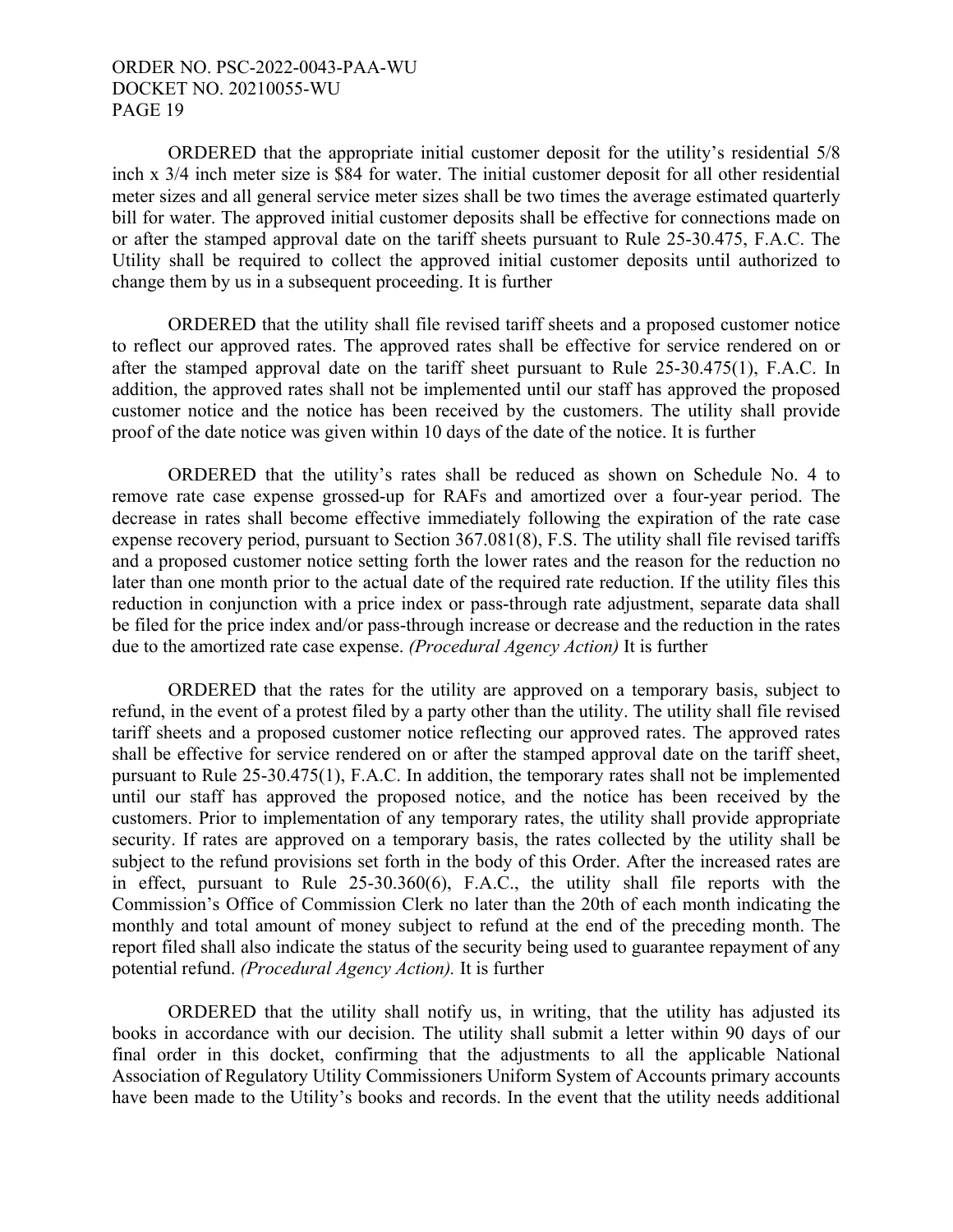time to complete the adjustments, a notice providing good cause shall be filed not less than seven days prior to the deadline. Upon providing a notice of good cause, our staff is given administrative authority to grant an extension of up to 60 days. *(Procedural Agency Action)* It is further

ORDERED that the provisions of this Order, issued as proposed agency action, shall become final and effective upon the issuance of a Consummating Order unless an appropriate petition, in the form provided by Rule 28-106.201, Florida Administrative Code, is received by the Commission Clerk, 2540 Shumard Oak Boulevard, Tallahassee, Florida 32399-0850, by the close of business on the date set forth in the "Notice of Further Proceedings" attached hereto. It is further

ORDERED that this docket shall remain open for our staff's verification that the revised tariff sheets and customer notice have been filed by the utility, and approved by our staff. Once these actions are complete, this docket shall be closed administratively.

By ORDER of the Florida Public Service Commission this 26th day of January, 2022.

ADAM J. TEITZMAN Commission Clerk Florida Public Service Commission 2540 Shumard Oak Boulevard Tallahassee, Florida 32399 (850) 413-6770 www.floridapsc.com

Copies furnished: A copy of this document is provided to the parties of record at the time of issuance and, if applicable, interested persons.

MJJ/WLT

### NOTICE OF FURTHER PROCEEDINGS OR JUDICIAL REVIEW

The Florida Public Service Commission is required by Section 120.569(1), Florida Statutes, to notify parties of any administrative hearing or judicial review of Commission orders that is available under Sections 120.57 or 120.68, Florida Statutes, as well as the procedures and time limits that apply. This notice should not be construed to mean all requests for an administrative hearing or judicial review will be granted or result in the relief sought.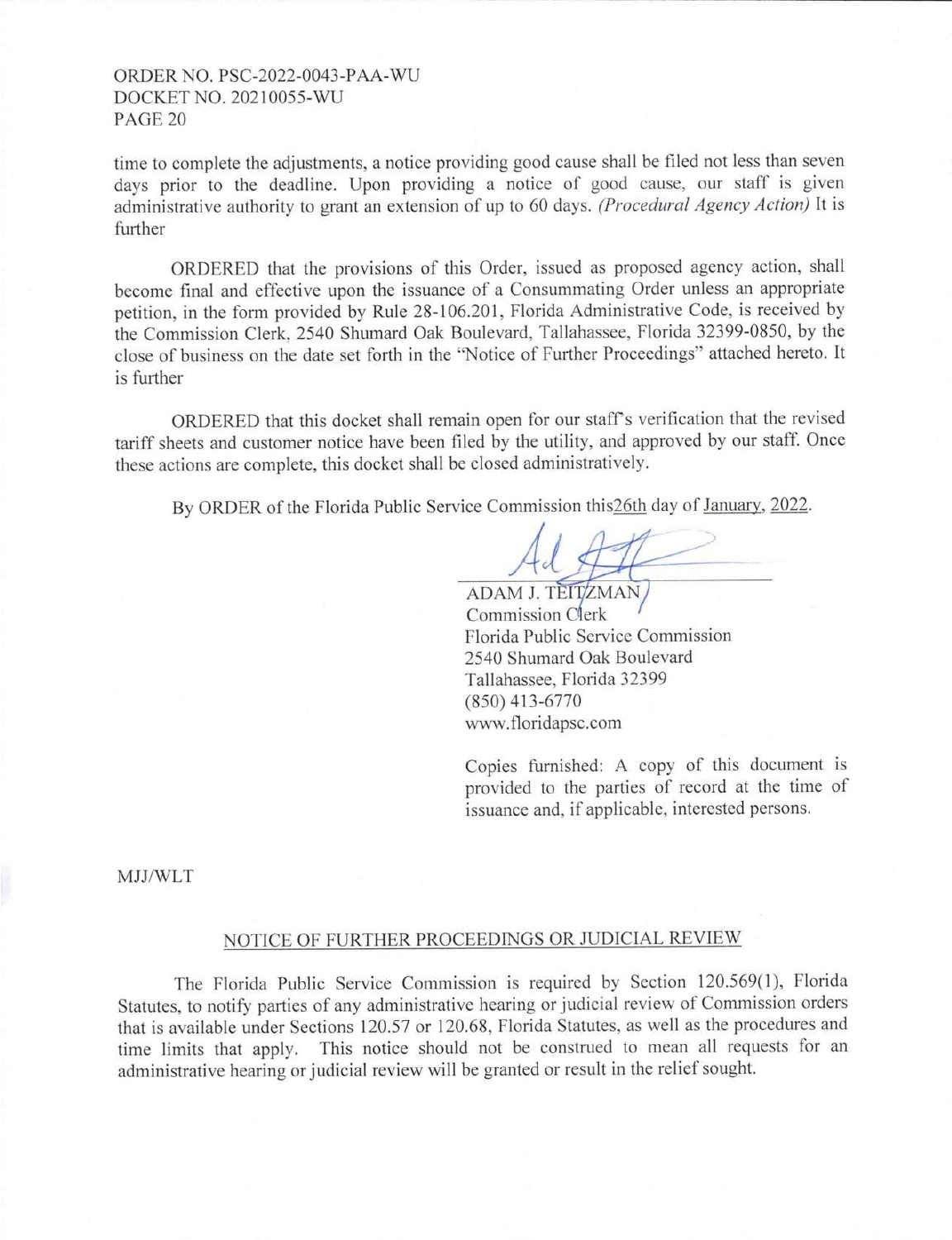As identified in the body of this order, our actions are preliminary in nature, except for (1) the reduction of rates after four years based upon the recovery of rate case expense, (2) the granting of temporary rates in the event of protest, and (3) the requirement for proof of adjustment of books and records. Any person whose substantial interests are affected by the action proposed by this order may file a petition for a formal proceeding, in the form provided by Rule 28-106.201, Florida Administrative Code. This petition must be received by the Office of Commission Clerk, at 2540 Shumard Oak Boulevard, Tallahassee, Florida 32399-0850, by the close of business on February 16, 2022. If such a petition is filed, mediation may be available on a case-by-case basis. If mediation is conducted, it does not affect a substantially interested person's right to a hearing. In the absence of such a petition, this order shall become effective and final upon the issuance of a Consummating Order.

 Any objection or protest filed in this docket before the issuance date of this order is considered abandoned unless it satisfies the foregoing conditions and is renewed within the specified protest period.

 Any party adversely affected by the Commission's procedural action in this matter may request: (1) reconsideration of the decision by filing a motion for reconsideration with the Office of Commission Clerk, within fifteen (15) days of the issuance of this order in the form prescribed by Rule 25-22.060, Florida Administrative Code; or (2) judicial review by the Florida Supreme Court in the case of an electric, gas or telephone utility or the First District Court of Appeal in the case of a water or wastewater utility by filing a notice of appeal with the Office of Commission Clerk and filing a copy of the notice of appeal and the filing fee with the appropriate court. This filing must be completed within thirty (30) days after the issuance of this order, pursuant to Rule 9.110, Florida Rules of Appellate Procedure. The notice of appeal must be in the form specified in Rule 9.900(a), Florida Rules of Appellate Procedure.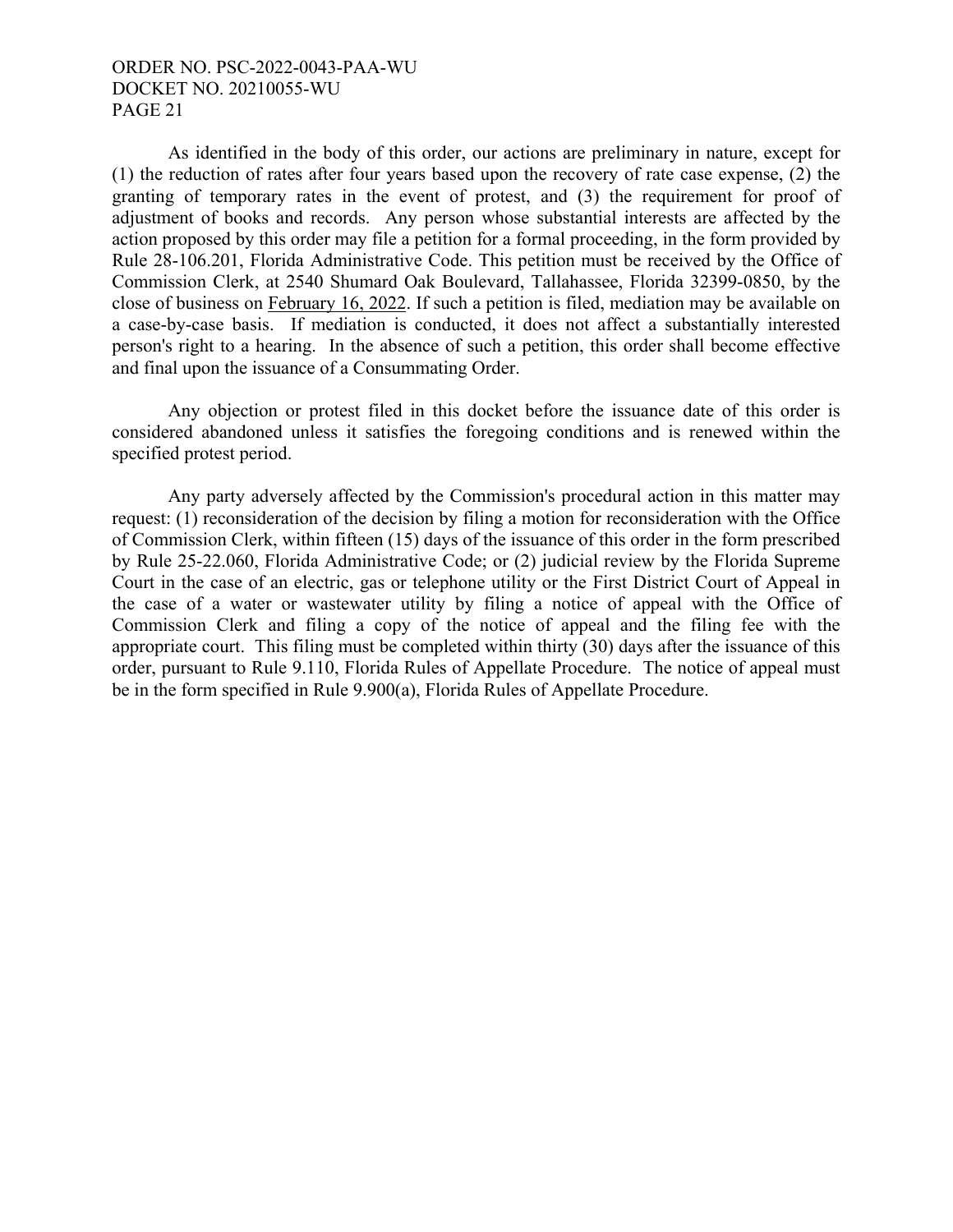|    | BRENDENWOOD WATERWORKS, INC.       |                               | <b>SCHEDULE NO. 1-A</b> |                   |  |  |
|----|------------------------------------|-------------------------------|-------------------------|-------------------|--|--|
|    | TEST YEAR ENDED 12/31/2020         | <b>DOCKET NO. 20210055-WU</b> |                         |                   |  |  |
|    | <b>SCHEDULE OF WATER RATE BASE</b> |                               |                         |                   |  |  |
|    |                                    | <b>BALANCE</b>                |                         | <b>BALANCE</b>    |  |  |
|    |                                    | <b>PER</b>                    | <b>COMMISSION</b>       | <b>PER</b>        |  |  |
|    | <b>DESCRIPTION</b>                 | <b>UTILITY</b>                | <b>ADJUSTMENT</b>       | <b>COMMISSION</b> |  |  |
| 1. | UTILITY PLANT IN SERVICE           | \$48,200                      | (\$28)                  | \$48,172          |  |  |
| 2. | <b>LAND &amp; LAND RIGHTS</b>      | 1,100                         | $\theta$                | 1,100             |  |  |
| 3. | ACCUMULATED DEPRECIATION           | (14, 563)                     | 286                     | (14,277)          |  |  |
| 4. | <b>CIAC</b>                        | (1,577)                       | $\theta$                | (1,577)           |  |  |
| 5. | ACCUMULATED AMORTIZATION OF CIAC   | 1,577                         | $\theta$                | 1,577             |  |  |
| 6. | WORKING CAPITAL ALLOWANCE          | $\overline{0}$                | <u>3,452</u>            | 3,452             |  |  |
| 7. | <b>WATER RATE BASE</b>             | \$34,737                      | \$3,710                 | \$38,447          |  |  |
|    |                                    |                               |                         |                   |  |  |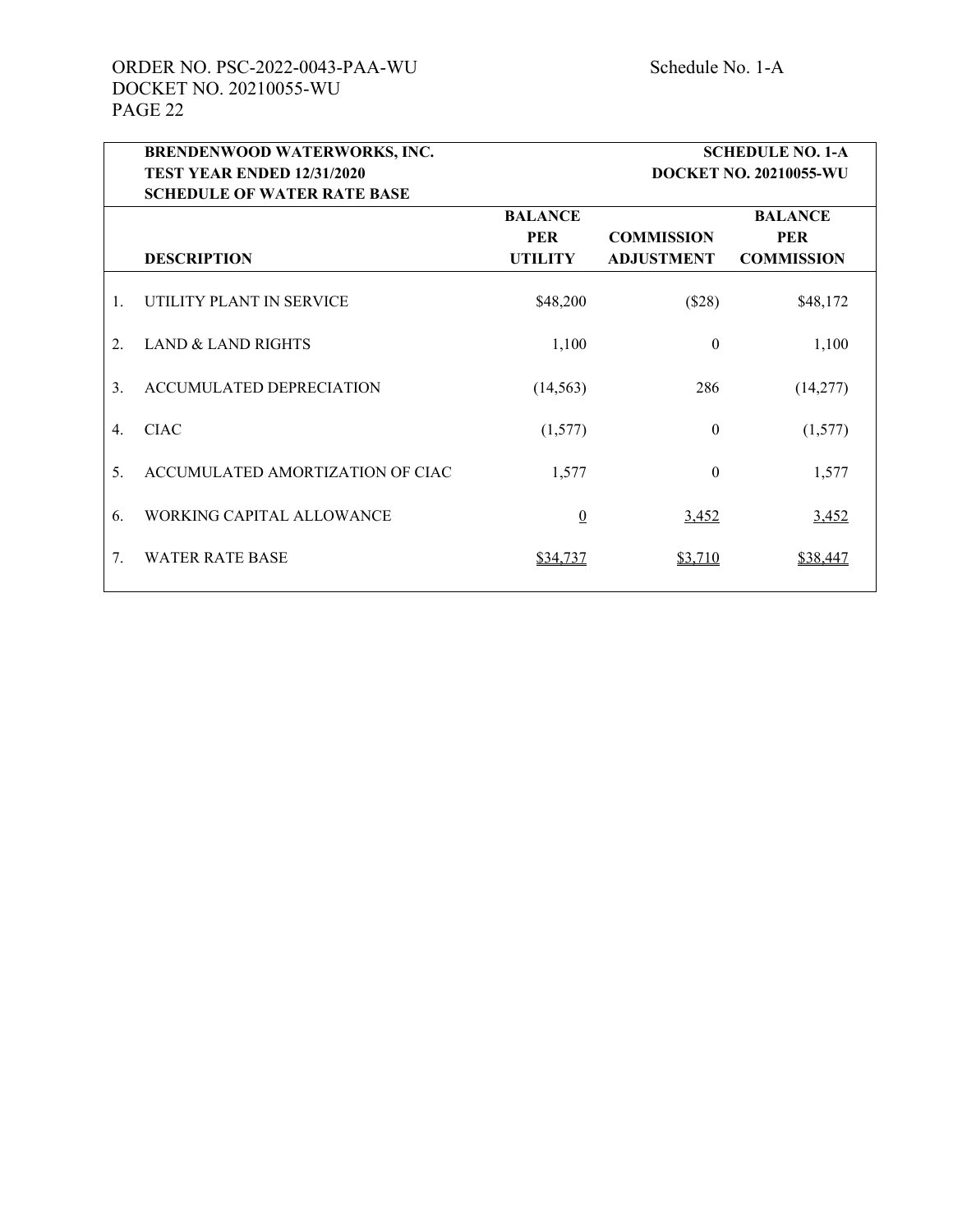|    | <b>BRENDENWOOD WATERWORKS, INC.</b>       | <b>SCHEDULE NO. 1-B</b>       |
|----|-------------------------------------------|-------------------------------|
|    | <b>TEST YEAR ENDED 12/31/2020</b>         | <b>DOCKET NO. 20210055-WU</b> |
|    | <b>ADJUSTMENTS TO RATE BASE</b>           |                               |
|    | <b>UTILITY PLANT IN SERVICE</b>           | <b>WATER</b>                  |
|    | To reflect an averaging adjustment.       | (\$28                         |
|    | <b>ACCUMULATED DEPRECIATION</b>           |                               |
| 1. | To reflect an auditing adjustment.        | (\$1,414)                     |
| 2. | To reflect approved adjustment.           | 1,335                         |
| 3. | To reflect an averaging adjustment.       | 365                           |
|    | Total                                     | \$286                         |
|    | <b>WORKING CAPITAL ALLOWANCE</b>          |                               |
|    | To reflect 1/8 of test year O&M expenses. | \$3.45                        |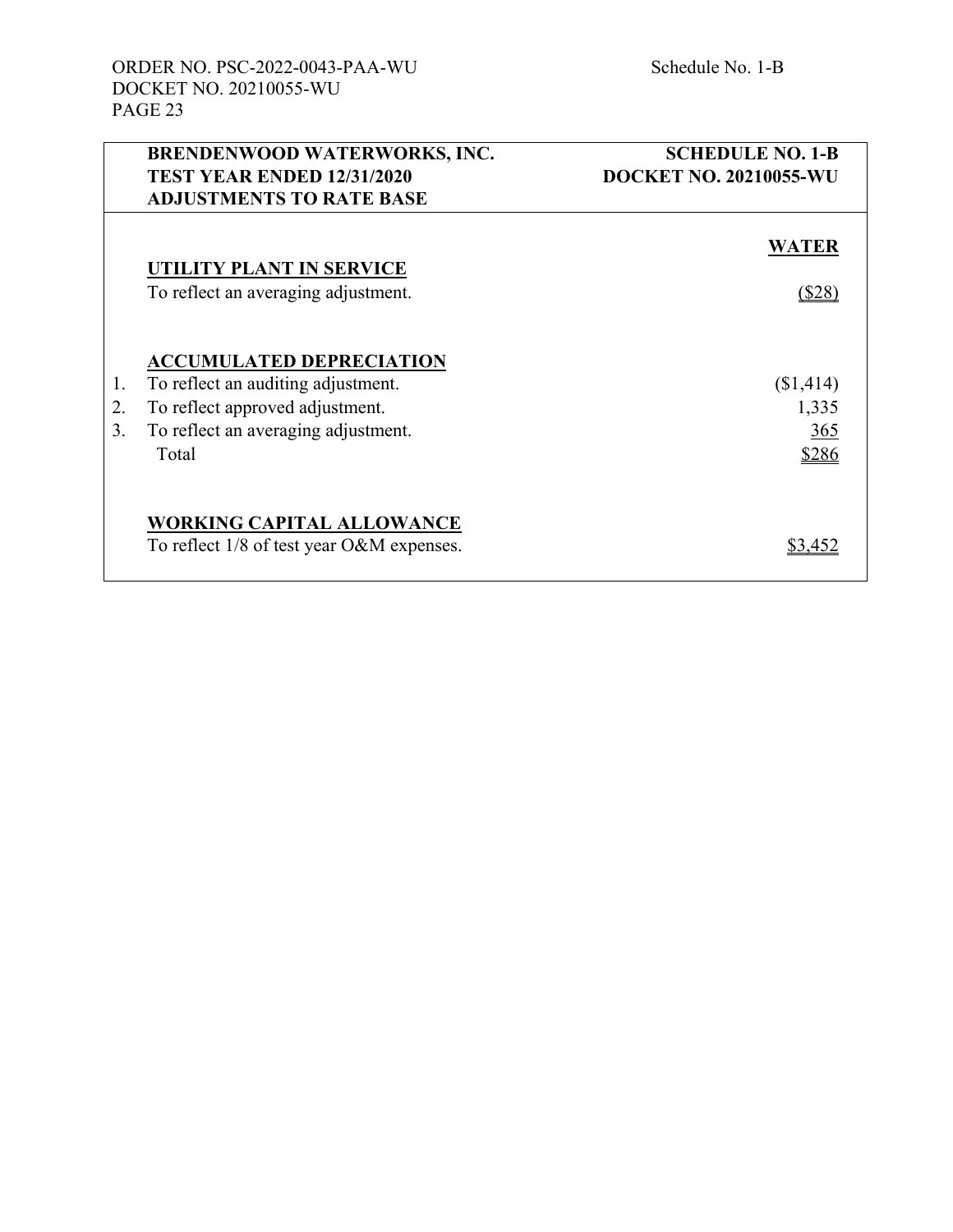| <b>BRENDENWOOD WATERWORKS, INC.</b><br><b>TEST YEAR ENDED 12/31/2020</b><br><b>SCHEDULE OF CAPITAL STRUCTURE</b> |                                                                                                                                                      |                                                    |                                                                                                                |                                                                                                                    |                                                                    | <b>SCHEDULE NO. 2</b><br><b>DOCKET NO. 20210055-WU</b>                         |                                                                                                 |
|------------------------------------------------------------------------------------------------------------------|------------------------------------------------------------------------------------------------------------------------------------------------------|----------------------------------------------------|----------------------------------------------------------------------------------------------------------------|--------------------------------------------------------------------------------------------------------------------|--------------------------------------------------------------------|--------------------------------------------------------------------------------|-------------------------------------------------------------------------------------------------|
|                                                                                                                  | <b>CAPITAL COMPONENT</b>                                                                                                                             | <b>BALANCE</b><br><b>PER</b><br><b>UTILITY</b>     | <b>PRO RATA</b><br><b>ADJUST-</b><br><b>MENTS</b>                                                              | <b>BALANCE</b><br><b>PER</b><br>COMM.                                                                              | <b>PERCENT</b><br>OF<br><b>TOTAL</b>                               | <b>COST</b>                                                                    | <b>WEIGHTED</b><br><b>COST</b>                                                                  |
| 2.<br>3.<br>4.<br>5.<br>6.                                                                                       | <b>LONG-TERM DEBT</b><br><b>SHORT-TERM DEBT</b><br><b>COMMON EQUITY</b><br><b>CUSTOMER DEPOSITS</b><br>DEFERRED INCOME TAXES<br><b>TOTAL CAPITAL</b> | $\overline{0}$<br>\$30,645<br>$\theta$<br>\$30,645 | $\boldsymbol{0}$<br>\$7,802<br>$\theta$<br>\$7,802<br><b>RETURN ON EQUITY</b><br><b>OVERALL RATE OF RETURN</b> | $\overline{0}$<br>$\theta$<br>\$38,447<br>$\theta$<br>$\overline{0}$<br>\$38,447<br><b>RANGE OF REASONABLENESS</b> | $0.00\%$<br>$0.00\%$<br>100.00%<br>$0.00\%$<br>$0.00\%$<br>100.00% | $0.00\%$<br>$0.00\%$<br>7.85%<br>$2.00\%$<br>$0.00\%$<br>LOW<br>6.85%<br>6.85% | $0.00\%$<br>$0.00\%$<br>7.85%<br>$0.00\%$<br>$0.00\%$<br>7.85%<br><b>HIGH</b><br>8.85%<br>8.85% |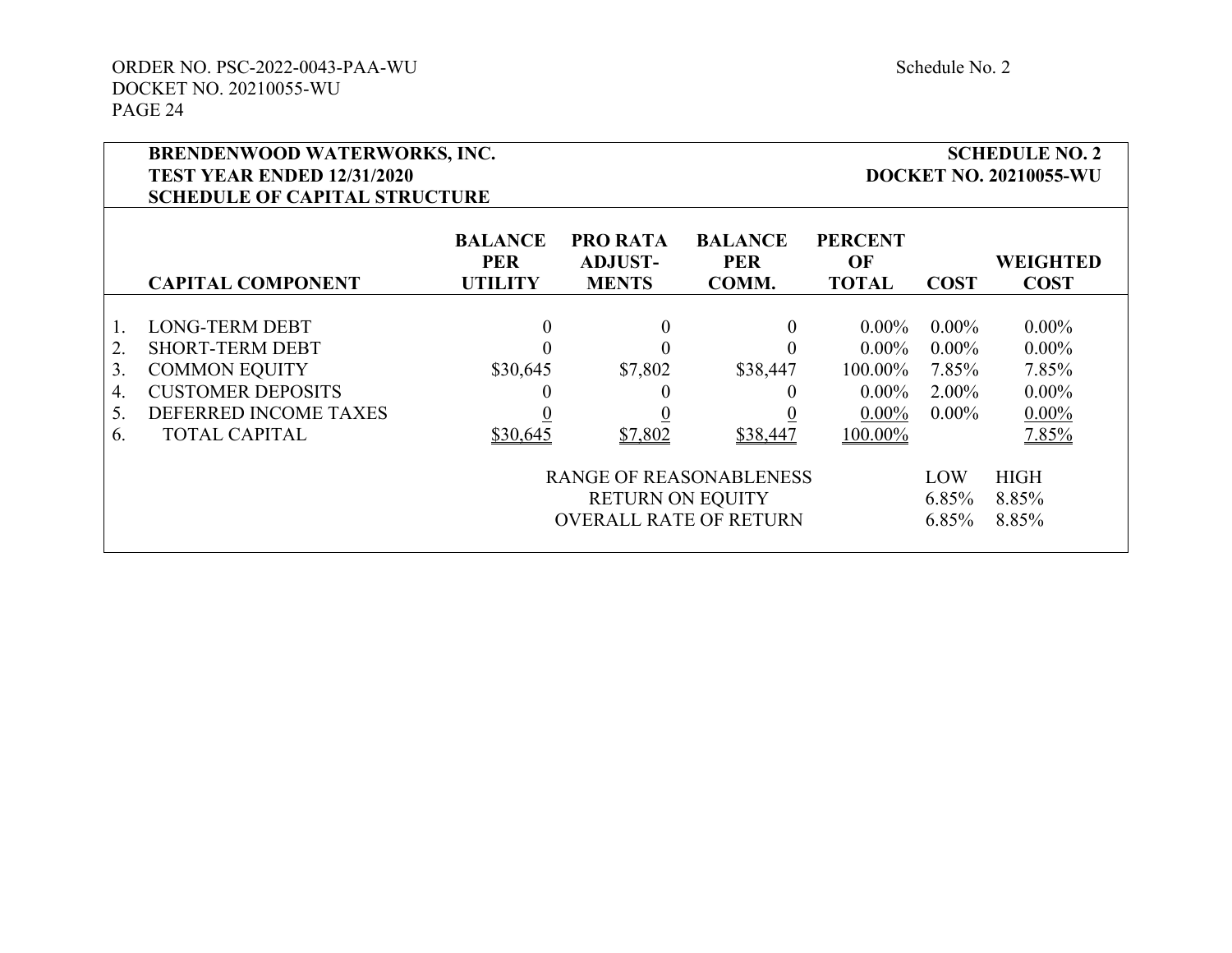|    | BRENDENWOOD WATERWORKS, INC.<br>TEST YEAR ENDED 12/31/2020<br><b>SCHEDULE OF WATER OPERATING INCOME</b> |                 |                 |                                          | <b>SCHEDULE NO. 3-A</b><br><b>DOCKET NO. 20210055-WU</b> |                 |
|----|---------------------------------------------------------------------------------------------------------|-----------------|-----------------|------------------------------------------|----------------------------------------------------------|-----------------|
|    | <b>PER</b><br>COMM.<br><b>UTILITY</b><br>ADJ.                                                           |                 |                 | COMM.<br><b>ADJ. TEST</b><br><b>YEAR</b> | ADJ.<br><b>FOR</b><br><b>INCREASE</b>                    | REV.<br>REQ.    |
| 1. | <b>TOTAL OPERATING REV.</b>                                                                             | \$28,510        | \$1,429         | \$29,939                                 | \$5,113<br>17.08%                                        | \$35,052        |
| 2. | <b>OPERATING EXPENSES</b><br><b>OPERATION &amp; MAINTENANCE</b>                                         | \$27,651        | \$251           | \$27,902                                 | \$0                                                      | \$27,902        |
| 3. | DEPRECIATION (NET)                                                                                      | 2,095           | $\theta$        | 2,095                                    | $\mathbf{0}$                                             | 2,095           |
| 4. | AMORTIZATION (NET)                                                                                      | $\theta$        | $\Omega$        | $\theta$                                 | $\Omega$                                                 | $\Omega$        |
| 5. | <b>TAXES OTHER THAN INCOME</b>                                                                          | 1,933           | (126)           | 1,807                                    | 230                                                      | 2,037           |
| 6. | <b>INCOME TAXES</b>                                                                                     | $\underline{0}$ | $\underline{0}$ | $\underline{0}$                          | $\overline{0}$                                           | $\underline{0}$ |
|    | <b>TOTAL OPERATING EXP.</b>                                                                             | \$31,679        | \$125           | \$31,804                                 | \$230                                                    | \$32,034        |
| 7. | <b>OPERATING INCOME / LOSS</b>                                                                          | ( \$3,169)      |                 | \$1,865                                  |                                                          | \$3,018         |
| 8. | <b>WATER RATE BASE</b>                                                                                  | \$34,737        |                 | \$3,710                                  |                                                          | \$38,447        |
| 9. | <b>RATE OF RETURN</b>                                                                                   |                 |                 |                                          |                                                          | 7.85%           |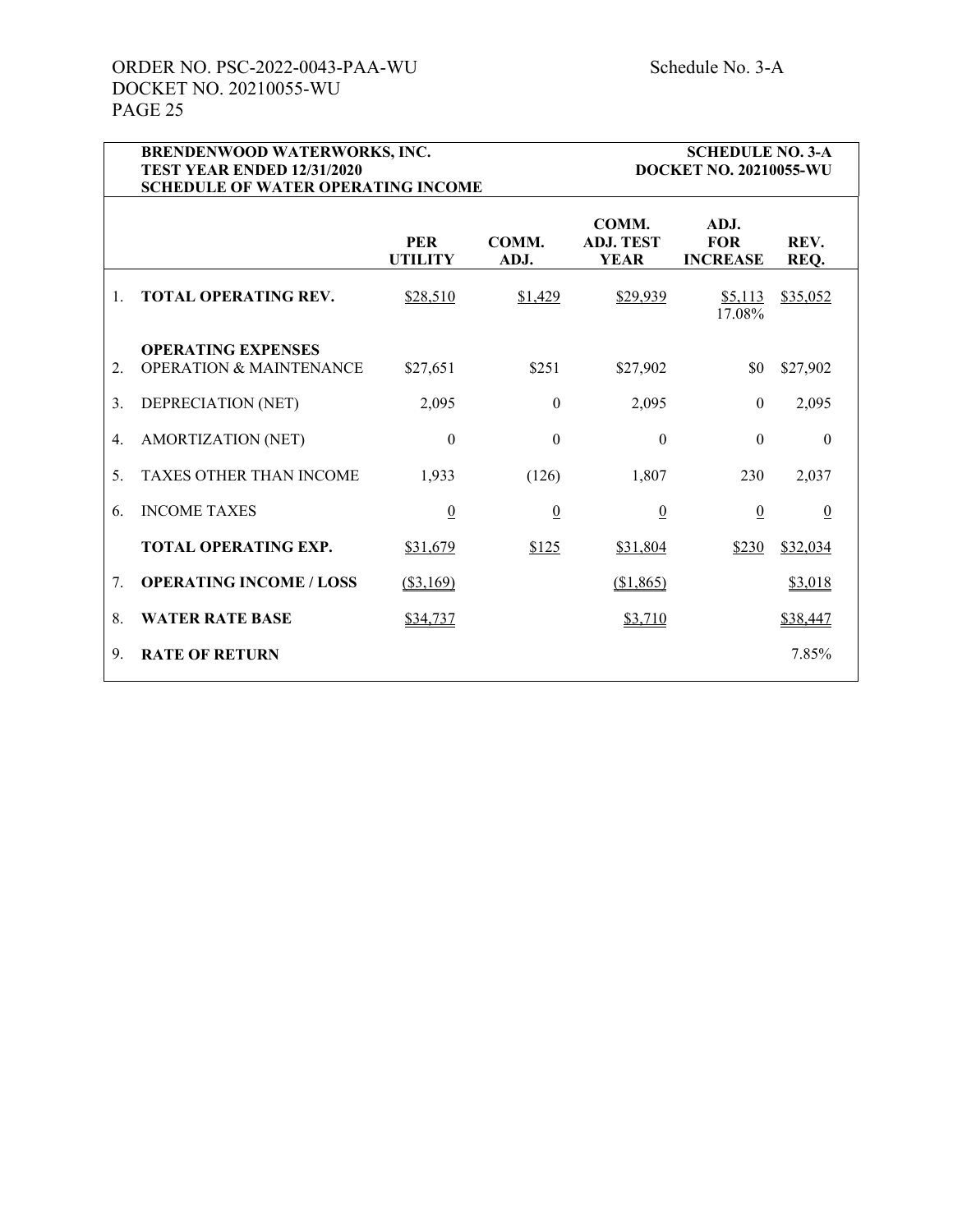|    | <b>BRENDENWOOD WATERWORKS, INC.</b><br>TEST YEAR ENDED 12/31/2020<br><b>ADJUSTMENTS TO OPERATING INCOME</b> | <b>SCHEDULE NO. 3-B</b><br><b>DOCKET NO. 20210055-WU</b> |
|----|-------------------------------------------------------------------------------------------------------------|----------------------------------------------------------|
|    |                                                                                                             | <b>WATER</b>                                             |
|    | <b>OPERATING REVENUES</b>                                                                                   |                                                          |
|    | To reflect an auditing adjustment to Service Revenues.                                                      | \$1,429                                                  |
|    | <b>OPERATION AND MAINTENANCE EXPENSE</b>                                                                    |                                                          |
| 1. | Insurance Expense (657)                                                                                     |                                                          |
|    | To reflect October 2021 increase in policy premium.                                                         | \$159                                                    |
| 2. | Rate Case Expense (665)                                                                                     |                                                          |
|    | To reflect four-year amortization of rate case expense.                                                     | \$8                                                      |
| 3. | Bad Debt Expense (670)                                                                                      |                                                          |
|    | To reflect appropriate bad debt expense.                                                                    | \$84                                                     |
|    | <b>TOTAL OPERATION AND MAINTENANCE ADJUSTMENTS</b>                                                          | \$251                                                    |
|    | <b>DEPRECIATION EXPENSE</b>                                                                                 |                                                          |
| 1. | To reflect an auditing adjustment.                                                                          | \$133                                                    |
| 2. | To reflect adjustment to remove over depreciation from Acct. 320.                                           | (133)                                                    |
|    | Total                                                                                                       | \$0                                                      |
|    | <b>TAXES OTHER THAN INCOME</b>                                                                              |                                                          |
| 1. | To reflect an auditing adjustment to 2020 property taxes.                                                   | (\$131)                                                  |
| 2. | To reflect appropriate test year RAFs.                                                                      | 64                                                       |
| 3. | To reflect 2021 property taxes.                                                                             | (59)                                                     |
|    | Total                                                                                                       | \$126                                                    |
|    | <b>TOTAL OPERATING EXPENSE</b>                                                                              | \$125                                                    |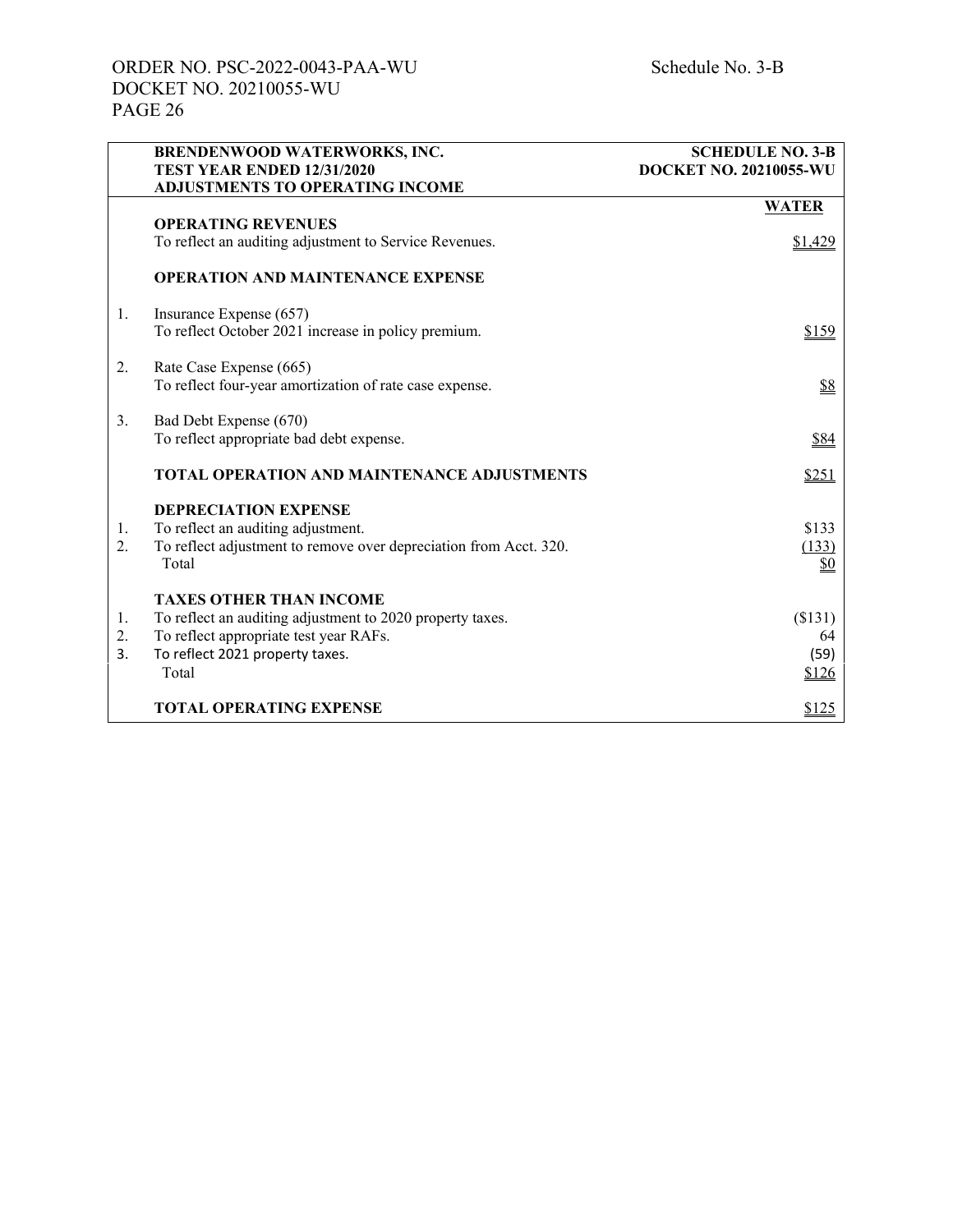# ORDER NO. PSC-2022-0043-PAA-WU Schedule No. 3-C<br>DOCKET NO. 20210055-WU PAGE 27 DOCKET NO. 20210055-WU

|           | <b>BRENDENWOOD WATERWORKS, INC.</b>      |                |                               | <b>SCHEDULE NO. 3-C</b> |
|-----------|------------------------------------------|----------------|-------------------------------|-------------------------|
|           | <b>TEST YEAR ENDED 12/31/2020</b>        |                | <b>DOCKET NO. 20210055-WU</b> |                         |
|           | <b>ANALYSIS OF WATER O&amp;M EXPENSE</b> |                |                               |                         |
|           |                                          | <b>TOTAL</b>   | <b>COMMISSION</b>             | <b>TOTAL</b>            |
|           |                                          | <b>PER</b>     | <b>ADJUST-</b>                | <b>PER</b>              |
| $ACCT.$ # | <b>DESCRIPTION</b>                       | <b>UTILITY</b> | <b>MENTS</b>                  | <b>COMMISSION</b>       |
| 603       | Salaries and Wages - Officers            | \$2,650        | \$0                           | \$2,650                 |
| 615       | <b>Purchased Power</b>                   | 1,878          | $\overline{0}$                | 1,878                   |
| 618       | Chemicals                                | 182            | $\theta$                      | 182                     |
| 632       | Contractual Services - Accounting        | 400            | $\theta$                      | 400                     |
| 633       | Contractual Services - Legal             | 300            | $\Omega$                      | 300                     |
| 635       | Contractual Services - Testing           | 31             | $\theta$                      | 31                      |
| 636       | Contractual Services – Other             | 19.965         | $\theta$                      | 19,965                  |
| 657       | Insurance Expense                        | 1,184          | 159                           | 1,343                   |
| 665       | <b>Regulatory Commission Expense</b>     | 280            | 8                             | 288                     |
| 670       | <b>Bad Debt Expense</b>                  | 89             | 84                            | 173                     |
| 675       | Miscellaneous Expenses                   | 692            | $\overline{0}$                | 692                     |
|           | Total O&M Expense                        | \$27,651       | \$251                         | \$27,902                |
|           | <b>Working Capital</b>                   |                |                               | \$3,452                 |